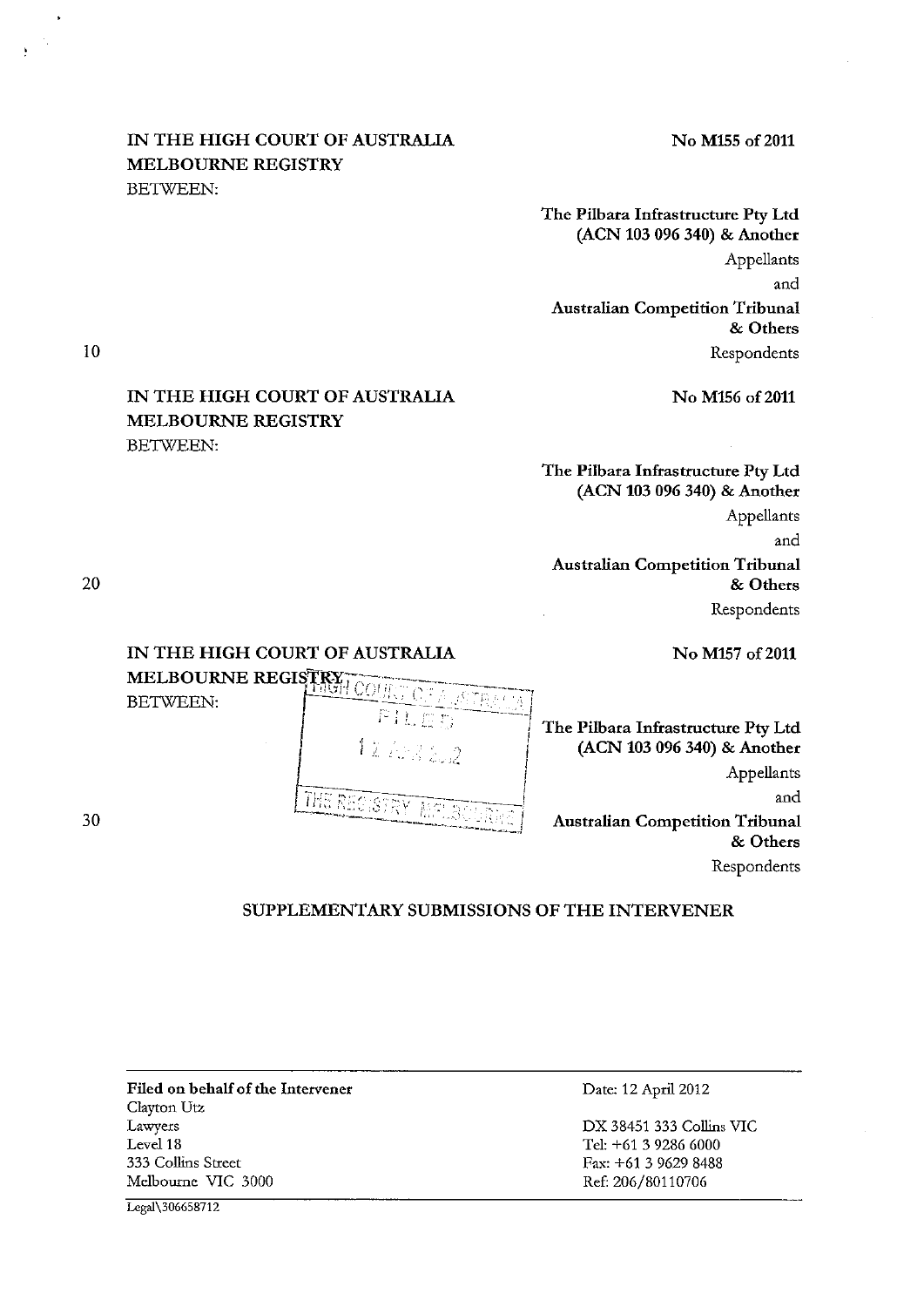#### PART I: **CERTIFICATION**

1. These submissions are in a form suitable for publication on the Internet.

### Part II: Basis & Status of Intervention

- 2. The Intervener (Council) was, on 6 March 2012, granted leave to be heard in these appeals generally in support of the appellants (Fortescue) on the issue of the proper construction of s 44H(4)(b) of the *Competition and Consumer Act 2010* (Cth) (the Act). <sup>1</sup>
- 3. On 8 March 2012, the Council sought and was granted leave<sup>2</sup> to intervene in respect of the amendments to the notices of appeal proposed by the appellants; and the substantive grounds to be raised by the amendments.

#### Part III: Reasons Why Leave to Amend Should Not Be Granted

- 4. The proposed amendments to the notices of appeal should be assessed according to the criteria for special leave set out ins 35A of the *Judiciary Act 1903* (Cth), namely:
	- (a) whether they involve a question of law: that is of public importance, whether because of its general application or otherwise; or in respect of which a decision of the Court is required to resolve differences of opinion between different **courts, or within the one court, as to the state of the law; and**
	- (b) whether the interests of the administration of justice, either generally or in the particular case, require that they be considered by the Court.
- 5. The proposed new grounds of appeal do not raise matters of public importance, of general application or otherwise. The Act was amended with effect from 13 July 2010 by the *Trade Practices Amendment (Infrastructure Access) Act 2010,* Act No 102 of 2010 (the 2010 Act). The effect of the 2010 Act was to limit the Tribunal's review of declaration decisions under s 44K to the "information, reports and things referred to in section 44ZZOAA",<sup>3</sup> being:
	- (a) in respect of declaration decisions made by the Minister, all of the information that the Minister took into account in connection with the making of that decision: ss 44ZZOAA(a)(i) and 44ZZOAAA(3)(c);
	- (b) in respect of deemed declaration decisions, all of the information that the Council took into account in connection with the making of the declaration recommendation: ss 44ZZOAA(a)(i) and 44ZZOAAA(3)(a);

10

 $\mathbf{1}$ Ts 2-4.

<sup>2</sup>  Ts 6870-6875; Ts 6884.

<sup>&#</sup>x27; s 44K(4).

Lcgal\306658712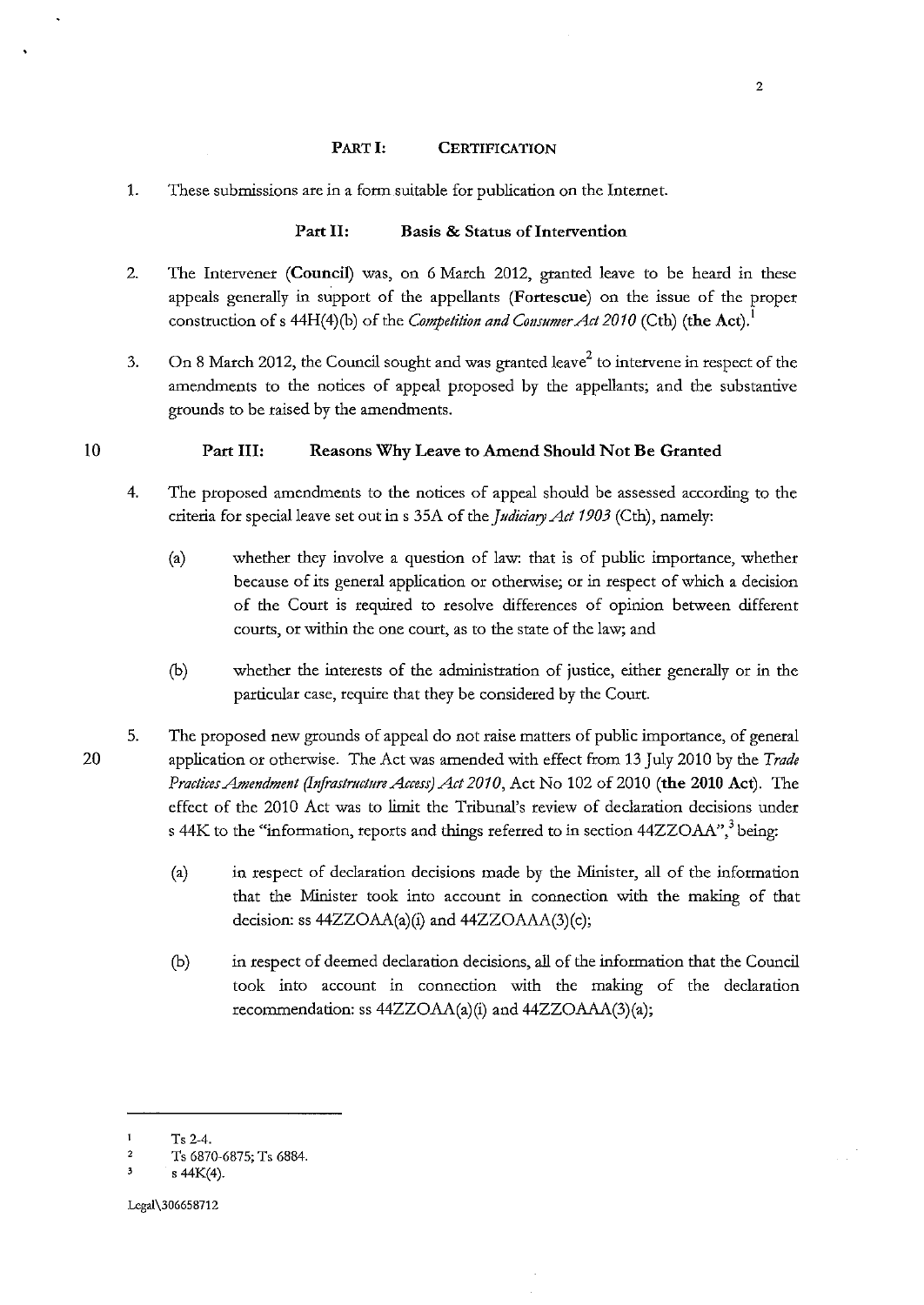- (c) any information provided in response to a request by the Tribunal for information it considers reasonable and appropriate: ss 44ZZOAA(a)(ii) and 44ZZOAAA(4)-(7); and
- (d) any assistance, information or reports that the Tribunal requires the Council to give: ss  $44ZZ$ ) $AA$ (a)(iii)-(iv),  $44K$ (6) and (6A).
- 6. The provisions contained in the 2010 Act apply to any applications for review made to the Tribunal under s  $44K$  after 14 July 2010. $4$
- 7. Other than these appeals, there are no applications for review made on or before 14 July 2010 that are currendy before the Tribunal or in which the Tribunal's decision is currendy the subject of an application for judicial review.<sup>5</sup> Accordingly, the issues raised by the proposed new gtounds of appeal will not affect any proceedings other than these appeals.

8. There is no difference of opinion between any courts or tribunals as to the state of the law on the issues the subject of the proposed new grounds of appeal. The ability of the Tribunal to receive new evidence on a review under s 44K has never before been questioned.

9. The interests of the administration of justice do not require the resolution of the new issue raised in the proposed new gtounds of appeal. Prior to the issue being raised by the Court on 7 March 2012, no party had questioned the ability of the Tribunal to receive new evidence in the conduct of its review. All parties before the Tribunal and the Full Court of 20 the Federal Court in the proceedings below accepted the Tribunal's ability to do so.

10. It is not necessary for the Court to resolve the new issue in order properly to dispose of the current appeals. If leave were not gtanted, the issue of remitter would only arise if Fortescue succeeded in its appeal in M155 of 2011 and Rio Tinto's notice of contention failed. Even then, the issue could be left for the parties to agitate before the Tribunal on remitter if they so desire.

11. For the reasons set out in Part IV below, there is litde prospect of the appeal succeeding on the proposed new grounds of appeal if leave is granted.

12. Further, the matters sought to be raised by the proposed new grounds of appeal were not raised specifically either before the Tribunal or before the Full Court of the Federal  $30$  Court.<sup>6</sup> The power to grant special leave where a point is raised for the first time in this Court should only be exercised in "exceptional circumstances".<sup>7</sup> There are no such **"exceptional circumstances" in the present case.** 

<sup>4</sup>  2010 Act, s 2(1) and Schedule 1, cll 11 and 72(4).

 $\overline{\mathbf{5}}$ Affidavit of Robert John Feil sworn 12 Apri12012.

<sup>6</sup>  **Fortescue's Supplementary Submissions, [73].** 

<sup>7</sup>  Crampton v R (2000) 206 CLR 161 (Crampton), [10], [14]-[20] (Gleeson CJ), [122] (Kirby J).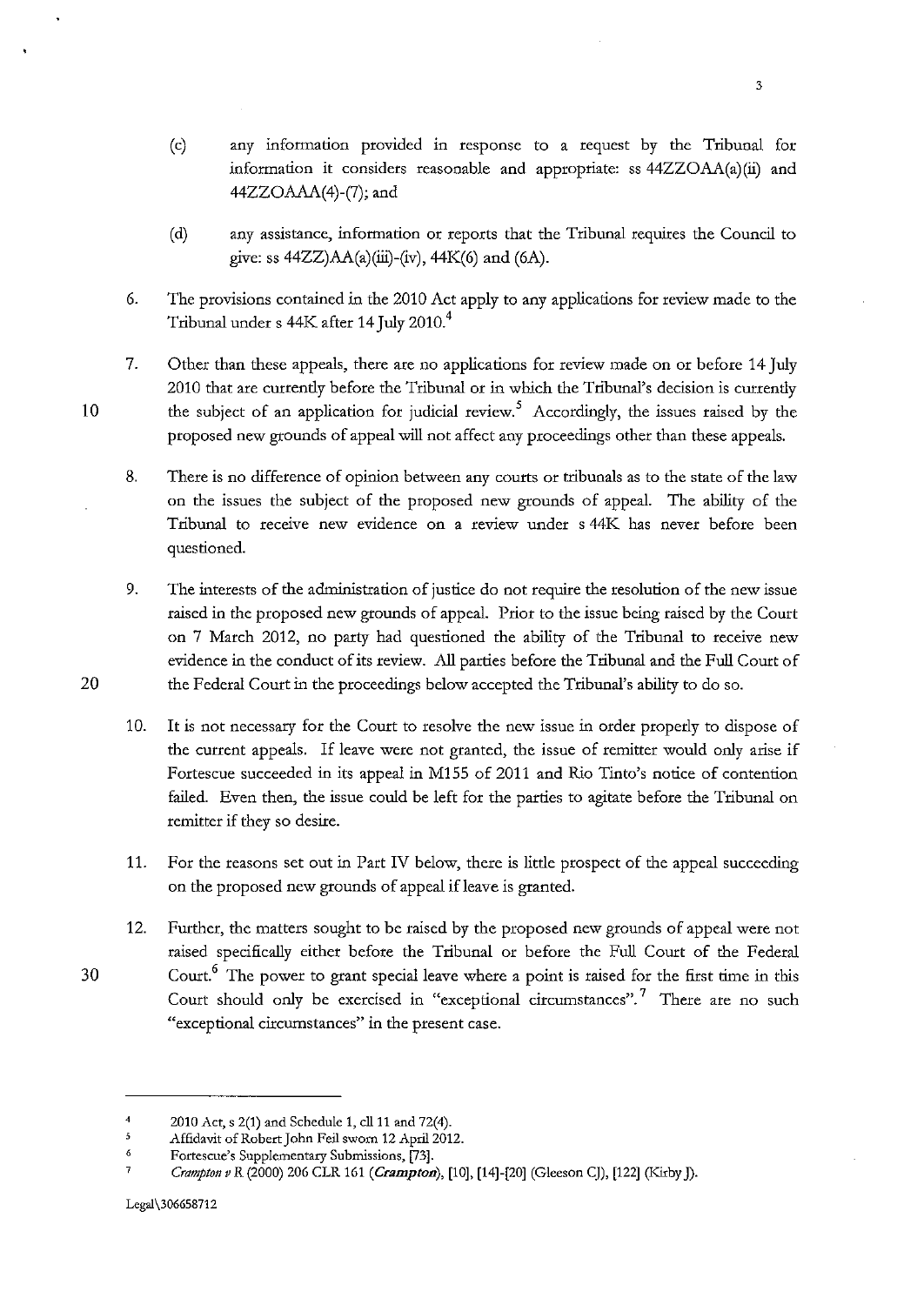- 13. In considering the substantive grounds to be raised by the proposed amendment, three provisions of the Act as it stood at the time of the Tribunal's decision (that is, prior to the 2010 Act) are of central relevance:  $s$  44K(4);  $s$  44K(5); and  $s$  44K(6). Except where otherwise noted, the following submissions reflect the Act as it stood prior to the significant amendments made by the 2010 Act.
- 14. Section 44K(4) provided that "[t]he review by the Tribunal is a re-consideration of the matter." The "matter" referred to in s 44K(4) was the subject-matter of the Minister's decision, of which review was sought under s 44K(1) or (2): namely, the decision under s 44H(1) to declare or not to declare the service that was the subject of a recommendation by the Council under s 44F. The Tribunal's task was not to review, or re-consider, the **Council's recommendation.**
- 15. The Minister's responsibility under s 44H was to decide whether to declare the service or not to declare the service: the Council's recommendation was a pre-condition to the Minister making that decision, but the Council's recommendation was not the subject of the Minister's consideration and decision. The Minister was not confined to the information that was available to the Council when the Council made the recommendation. The observations of Mason J in *Minister for Aboriginal Affairs v Peko-Wallsend Ltd*<sup>8</sup> can be applied to the Minister's function under s 44H:

20 It would be a strange result indeed to hold that the Minister *is* entitled to ignore material of which he has actual or constructive knowledge and which may have a direct bearing on the justice of making the [declaration], and to **proceed instead on the basis of material that may be incomplete, inaccurate or misleading. In one sense this conclusion may be seen as an application of the general principle that an administrative decision-maker is required to**  make his decision on the basis of material available to him at the time the **decision is made. But that principle is itself a reflection of the fact that**  there may be found in the subject-matter, scope and purpose of nearly every **statute conferring power to make an administrative decision an implication 30 that the decision is to be made on the basis of the most current material**  available to the decision-maker. This conclusion is all the more compelling **when the decision in question is one which may adversely affect a party's interests or legitimate expectations by exposing him to new hazard or new**  jeopardy.

16. Because the review under s 44K was a "re-consideration", the Tribunal was bound to address the same questions as those posed for the Minister by s 44H(4). That is, the Tribunal was to consider again (re-consider) whether the service that was the subject of the Council's recommendation should be declared. No doubt s 44K(4) used a different term **to describe the review ("a re-consideration") from the term used to describe a review in**  s 44ZP(3) ("a re-arbitration") or s 101(2) ("a re-hearing"); but the review under s 44K was no narrower than a review under s 101: to re-consider a decision connoted a full

10

<sup>(1986) 162</sup> CLR 24 at 45.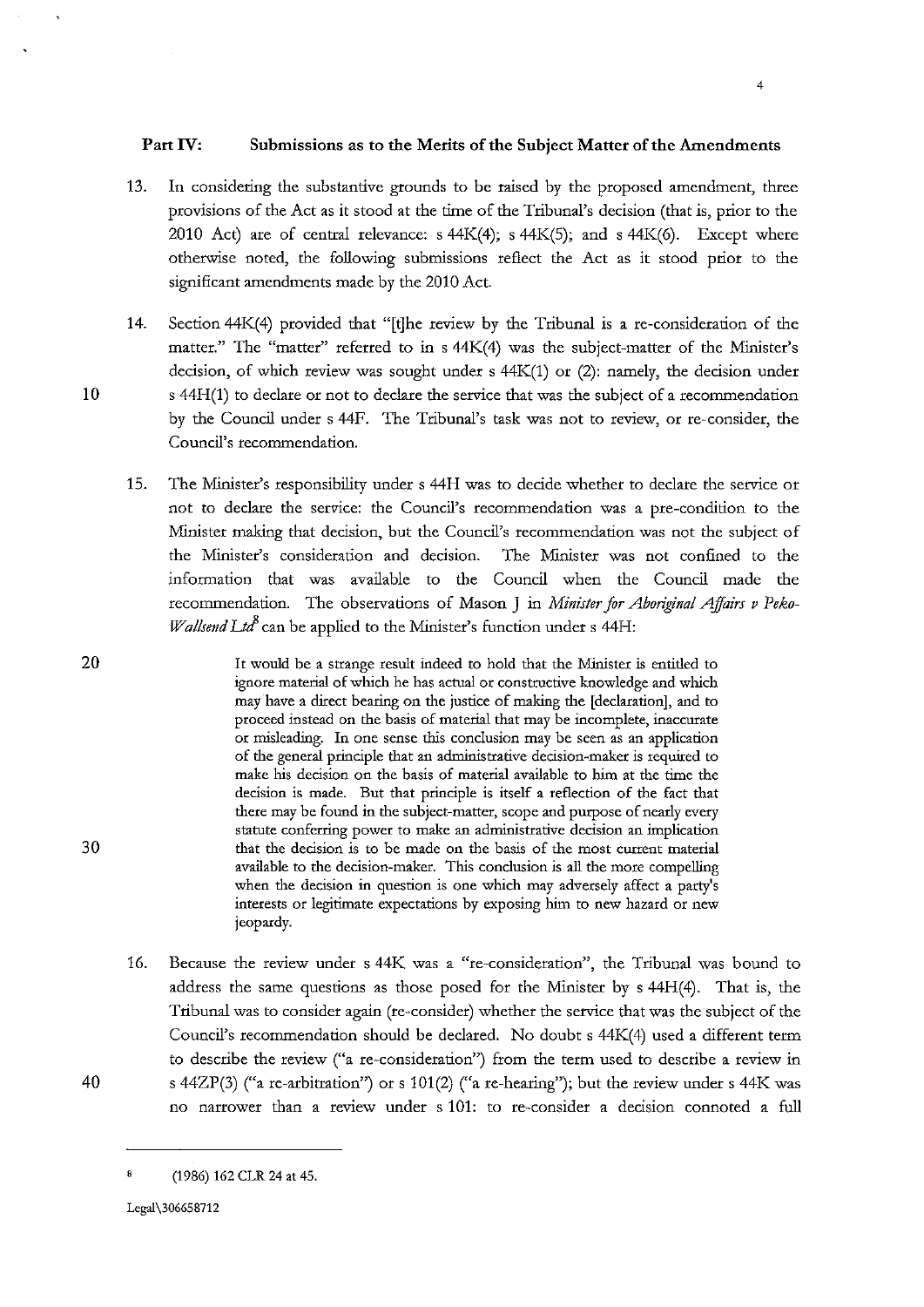consideration, in which the Tribunal reached its own conclusion on the application to the facts of the relevant statutory criteria, on the basis of the Tribunal's assessment of the material which was before the Tribunal. That understanding of the s 44H review was clearly expressed by the Tribunal in *Re Services Sydney Pry Ltd:<sup>9</sup>*

The Tribunal's review is a re-consideration of the matter (s 44K(4) of the Act). In other words, it is not an appeal and the Tribunal can consider new **information and evidence that was not available to the NCC or the Minister. For the purposes of the review, the Tribunal has the same powers as the**  designated Minister (s 44K(S) of the Act) and may affirm or set aside the 10 Minister's decision (s  $44K(8)$  of the Act).

- 17. It was established in 1975, and has never since been doubted, that it is open to the parties to a review under s 101 to "put material before the tribunal which was not before the commission - even material which may not have been in existence at the time of the **commission's determination". <sup>10</sup>**
- 18. Section 44K(5) conferred on the Tribunal, for the purposes of the review, "the same powers as the designated Minister". That provision imported into the Tribunal's review the constraints on the Minister's power to declare a service: see s 44H(2) and (4). Those constraints were an aspect of the Minister's explicit powers. It also imported the Minister's implicit power to seek and receive information relevant to the decision whether 20 to declare a service. Of course, the Minister would have the Council's recommendation, which might have been supported by detailed material; but noting that the Act did not require the Minister to exclude from consideration other, perhaps more current, information that was supplied to the Minister or which the Minister sought out. It cannot be supposed that Parliament intended the Minister to refrain from receiving or seeking relevant and up-to-date information when considering whether to declare a service. Just as the Minister, on receiving a declaration recommendation, must have been authorised (and therefore had the power) to request and receive information relevant to the making of the decision to declare or not to declare the relevant service, so the Tribunal had that power.
- 19. The Tribunal's powers pursuant to ss  $44K(5)$ ,  $44K(7)$ ,  $44K(8)$  and  $44K(9)$  were sufficiently 30 analogous to the powers of the Administrative Appeals Tribunal (the AAT) pursuant to ss 43(1) and 43(6) of the Administrative Appeals Tribunal Act 1975 (the AAT Act) to allow the question for determination by the Tribunal under s 44K to be described in the following terms: 11 The question for the determination of the Tribunal is not whether the decision which the [Minister] made was the correct or preferable one on the material before him. The question for the determination of the Tribunal is whether that decision was the correct or preferable one on the material before the Tribunal.

 $\overline{9}$ [2005] ACompT 7 at [9].

to *ReQaeetls!and Timber Board* (1975) 24 FLR 205 at 208.

II *Drake vMinister for Immigration* (1979) 24 ALR 577 at 589.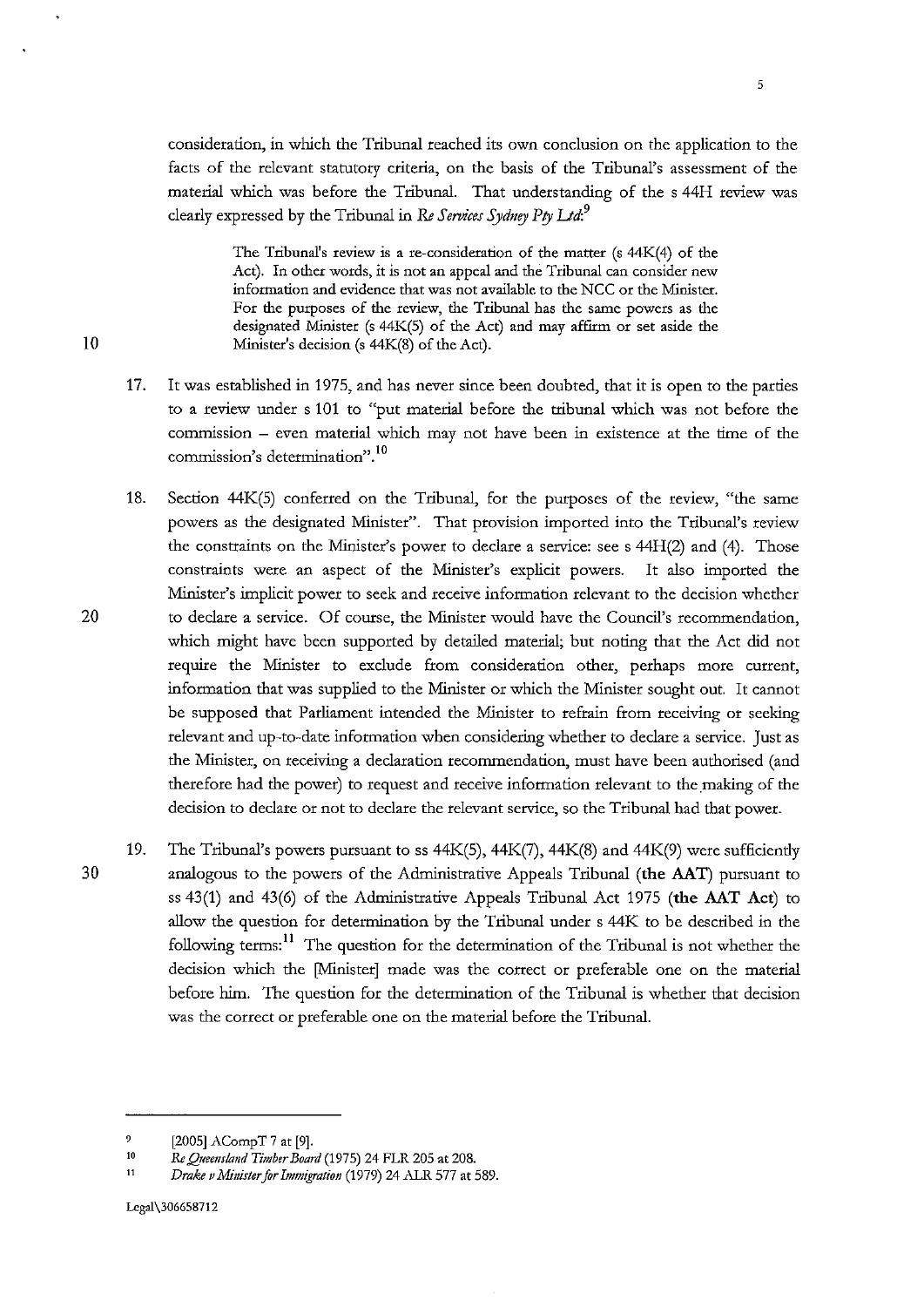20. In considering the effect of the AAT's powers under s 43(1), the High Court has confirmed<sup>12</sup> that, absent a statutory limitation constraining the AAT to a review at a particular time in the past, the Tribunal was entitled to have regard to the evidence of conduct subsequent to the original decision-maker's decision. In so finding, Kirby J stated:

**When making a decision, administrative decision-makers are generally obliged to have regard to the best and most current information available.**  This rule of practice is no more than a feature of good public administration. When, therefore, the [Administrative Appeals] Tribunal **10 elects to make "a decision in substitution for the decision so set aside", as**  the Act pennits, it would be surprising in the extreme if the substituted **decision did not have to conform to such a standard.** <sup>13</sup>

- 21. Accordingly, in the absence of any contrary provision, and in circumstances where the Tribunal "has the same powers as the designated Minister", the Tribunal was not limited to a consideration of the evidence before the Minister at the time of the Minister's decision. That conclusion was fortified by the presence in the Act of various procedural mechanisms that allowed the Tribunal to obtain further evidence for the purpose of its review under s 44K.
- 22. Paragraph 31 of Fortescue's supplementary submissions suggests that certain statements in 20 *Eastern Australian Pipeline Pty Ud v ACCC* (2007) 233 CLR 229 at [77] support Fortescue's contention that the review to be conducted under s 44K is limited to the record before the Minister. However, that is not so. The quoted passage on which Fortescue relies has been taken out of context. Properly considered, the review procedure under s 44K was more analogous to the "full 'merits' review", which the Court suggested applied under s 38 of Schedule 2 of the *Gas Pipelines Access (South Australia) Act 1997* (which applied to coverage decisions akin to declaration decisions) rather than the more limited "review on the record" prescribed by s 39 of that Act.
- 23. Section 44K(6) specifically provided a mechanism by which the Tribunal itself could seek and obtain additional information from the Council. Section 44ZZP(1)(e) authorised the 30 making of regulations, in relation to the Tribunal's functions under Part lilA, about "procedure and evidence, including the appointment of persons to assist the Tribunal by giving evidence ...". Regulation 22B(1), which applied to a review of a Minister's declaration under s 44K, authorised the participation in the review of the person who applied for the declaration recommendation and the provider of the service.
	- 24. Further, as the Tribunal decided in Re *Lakes* R *Us Pty Ud,* 14 "the general procedural provisions in Part IX apply to the review of declaration decisions under s 44K". That point was also made in *Asia Padfic Transport Pty Ud,* 15 where the Tribunal said, in the

<sup>12</sup>  *Shiv Migration Agmts Registration Authority* (2008) 235 CLR 286.

<sup>13</sup>  *Shi v Migration Agents Registration Authority* (2008) 235 CLR 286 at [41] (Kirby J).

<sup>14</sup>  (2006) 200 FLR 233 at [26]-[27].

<sup>15</sup>  (2003) ATPR 41-920 at [7].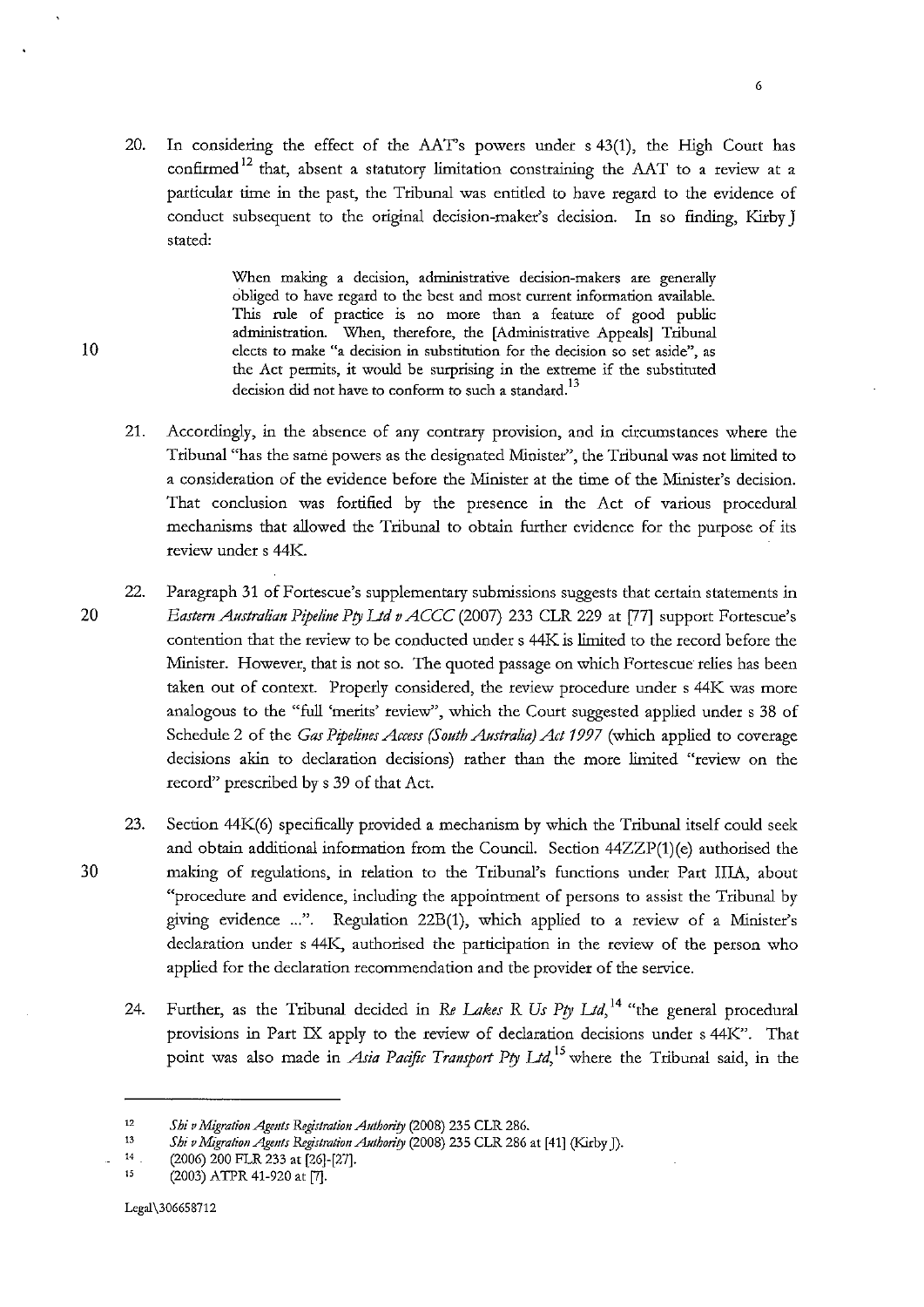context of a s 44K review: "The Tribunal has a general discretion to conduct and regulate its own proceedings in accordance with s 103(1) of the TPA"<sup>16</sup> and in *Re Freight Victoria Ud,* 17 where the Tribunal said: "[T]he Tribunal is satisfied that the provisions in Div 2 [specifically including s 103(1)] which relate to procedure and evidence apply to all hearings and proceedings of the Tribunal and not only to a review of Australian **Competition and Consumer Commission determinations." That construction was**  reinforced by s 44ZQ, which excluded the application of s 103 to reviews by the Tribunal of arbitration decisions by the Australian Competition and Consumer Commission (Commission) -leaving s 44K reviews subject to the operation of s 103. Amongst the 10 powers conferred by s 103(1) was the power for the Tribunal to set its own procedure. Amongst the regulations made under s 104 was reg 22(1)(b), which authorised the Tribunal to give directions with respect to evidence in proceedings before the Tribunal. That regulation was supported by both s  $44ZZP(1)$ (e) and s 104. Section 105 authorised the Tribunal to take evidence on oath or affumation and to summon persons to appear before the Tribunal to give evidence and to produce documents. See also ss 107-108.

- 25. Those textual considerations support the following conclusions about s 44K before its amendment in 2010:
	- (a) When an application was made to the Tribunal for review of the designated Minister's declaration of a service, the Tribunal was required to consider afresh (that is, to re-consider) whether a declaration should be made;
	- (b) the Tribunal was authorised to determine its own procedures; the review by the Tribunal was on an inter partes basis, and the parties to the review were the applicant for a declaration recommendation and the provider; and
	- (c) in re-considering the question whether a declaration should be made, the Tribunal was authorised to receive new information (that is, new evidence).
- 26. The width of the Tribunal's former powers to receive new information from the parties in the course of its reviews under s 44K was confirmed by both the amendments made by the *Trade Practices Amendment (National Access Regime) Act 2006* (Cth) (the 2006 Act) and the amendments made by the 2010 Act. The 2006 Act introduced s 44ZZBF, which provided 30 that a person affected by an access undertaking decision made by the Commission could apply to the Tribunal for "review". As with the review of declaration decisions under s 44K, the review under s 44ZZBF was a "reconsideration of the matter", for the purpose of which the Tribunal "[had] the same powers as the Commission".
	- 27. The Explanatory Memorandum to the Bill for the 2006 Act stated that the 2006 Act was intended "to implement the Government's response to the Productivity Commission's

<sup>16</sup>  **Those matters were decided before the enactment of s 102A, which is discussed in more detail in paragraph**  33 below.

<sup>17</sup>  (2002) ATPR 41-884 at [17].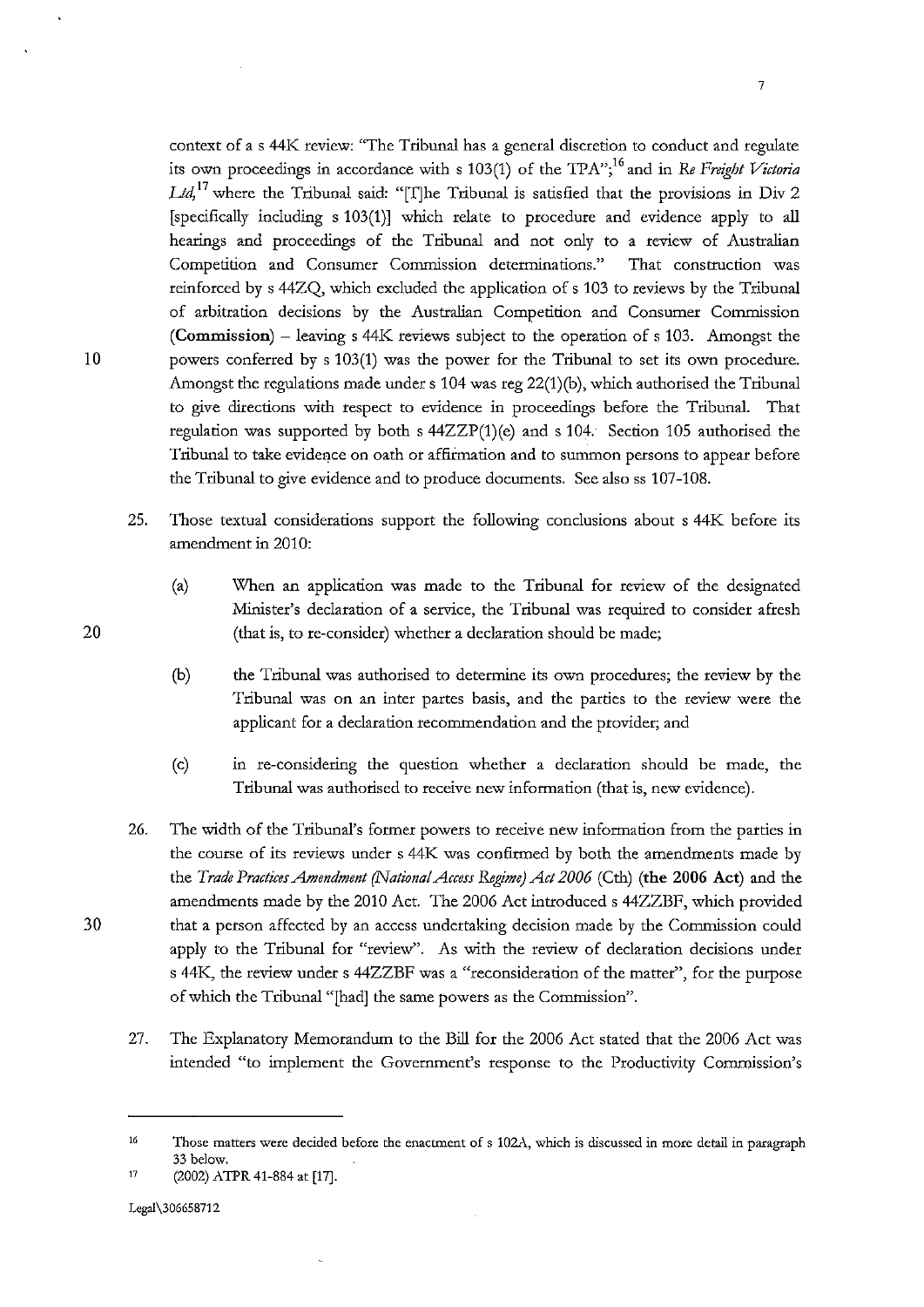Inquiry Report No 17, Review of the National Access Regime".<sup>18</sup> The Productivity Commission's Inquiry Report (the PC Report) gave detailed consideration to the "appeal tights" then contained in Part IliA, noting that: "for the purposes of the appeal [from a declaration decision], the Tribunal has the same powers as the designated Minister and is required to reconsider the matter entirely. Matters of law raised in Tribunal judgements [sic] are, in tum, subject to judicial review"; [emphasis added] and "declaration, certification and arbitration decisions [were already] subject to merit review" [emphasis added].<sup>19</sup> The Productivity Commission recommended that the same rights should be extended to review of the Commission's decisions on access undertakings:

10 Part IIIA should include provision for merit review by the Australian Competition Tribunal of decisions by the Australian Competition and Consumer Commission on proposed undertaking. [emphasis added]<sup>20</sup>

- 28. While the Productivity Commission's initial position paper canvassed removing appeal rights in relation to declaration decisions, that position was viewed with "great concern" by service providers and "support from access seekers and user interests was largely absent". The Productivity Commission acknowledged the concern, raised by the Council, that "the abolition of provision for merits review of accepted declaration decisions could increase the prospect of challenges to the jurisdiction of Part IliA ... such a shift in the basis of appeals may not be conducive to timely or efficient outcomes". The ultimate finding was that "the current rights of appeal attaching to Part IliA declaration decisions should be retained".<sup>21</sup> The Government's response to the PC Report was to agree with the recommendation regarding the provision of merit review by the Tribunal of Commission decisions on access undertakings, stating that "provision of this additional appeal right is consistent with other access routes (ie certification, declaration and arbitration **determinations)".** <sup>22</sup>
- 29. Further, it is clear that the purpose of the amendments to the review process under s 44K made by the 2010 Act was to limit the range of material that the Tribunal could take into account as part of that enquiry. That purpose supports a broader interpretation of the Tribunal's previous powers. 23
- 30 30. The *Trade Practices Amendment (bifrastructure Access) Bi/12009* (2009 Bill) was introduced to give effect to the Competition and Infrastructure Reform Agreement reached by the Council of Australian Governments on 10 February 2006. It resulted in, amongst other

<sup>18</sup>  **Explanatory Memorandum to the Trade Practices Amendment (National Access Regime) Bill 2005, 2 June**  2005 at [1.1].

<sup>19</sup>  PC Report, pp 18, 389 and 391.

<sup>20</sup>  PC Report, pp 391.

<sup>21</sup>  PC Report, pp 393-397.

<sup>22</sup>  **Government Response to Productivity Commission Report of the National Access Regime, p 17. The Government's response only addressed the recommendations contained in the PC Report, not findings of the type referred to in footnote 21 above.** 

<sup>23</sup>  *Grai11 Elevators Board (Vic) v Dtmmuukle Corporation* (1946) 73 CLR 70 at 85-86 (Dixon J); *Deputy Federal Comn!lSsiomr f!!Taxes* **(SA)** *v Elder's Tmstee and Executor Co Ltd* **(1936) 57 CLR 610 at 625-626;** *Commissioner* **o/**  *Taxatiou vAustis* (2010) 241 CLR 443 at [24].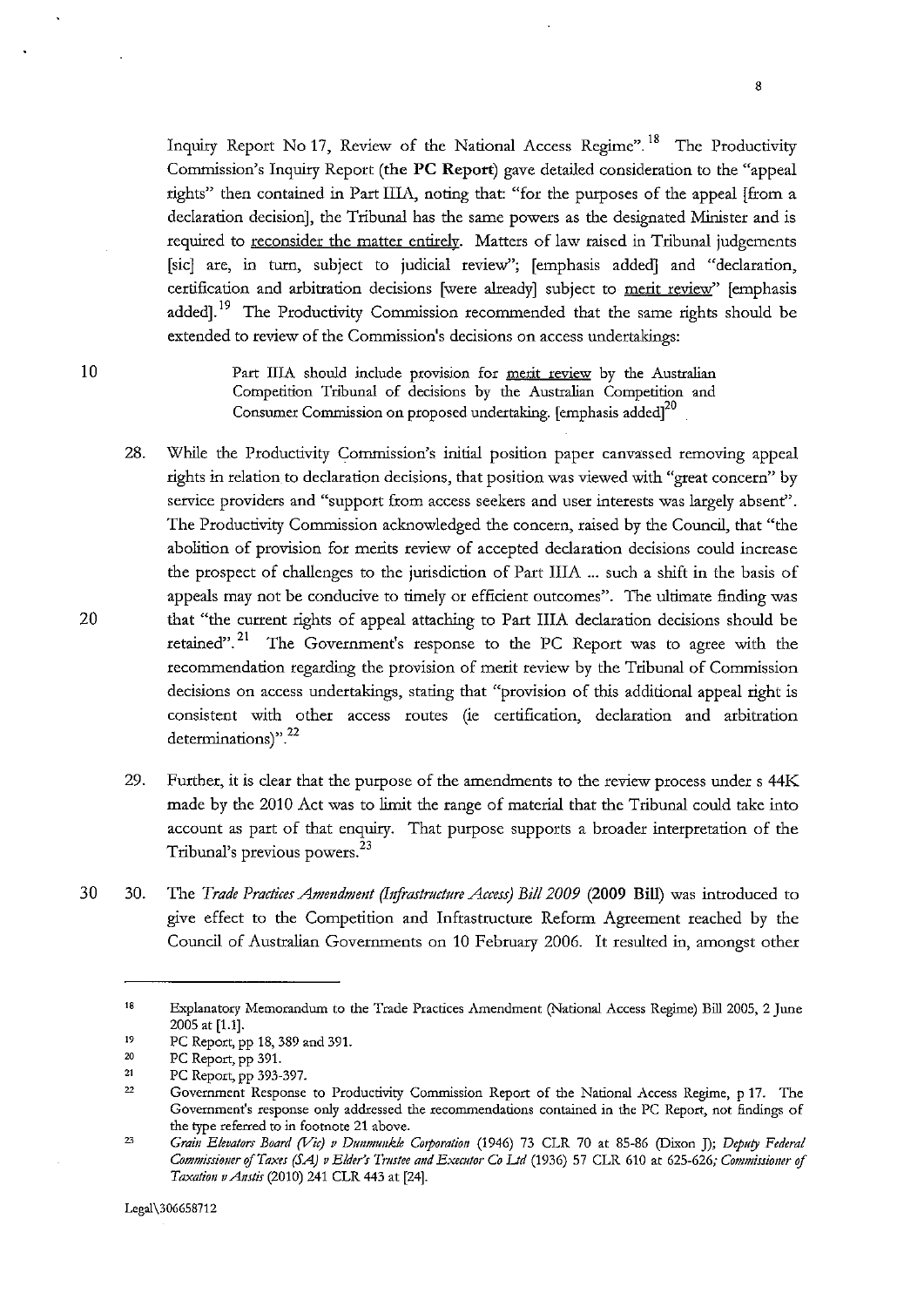things, the insertion of clause 5(c) of the Competition Principles Agreement limiting merits review under State and Commonwealth access regimes to certain categories of information.<sup>24</sup> In the Second Reading Speech for the 2009 Bill,<sup>25</sup> the Minister said:

> Concerns have been raised about the ability of parties in a [Part IliA] review to provide additional information that had not been provided to the original **decision-maker in their deliberations ... The bill provides that where merits review of decisions under the regime is available, the Australian**  Competition Tribunal may only have regard to the information taken into **account by the original decision-maker.**

10 31. The Explanatory Memorandum compared the then current, and proposed new, breadth of the Tribunal's powers to receive new information as follows:<sup>26</sup>

| New Law                                                                                                                                                                                                                                                                                                                                                                              | Current Law                                                                                                                          |
|--------------------------------------------------------------------------------------------------------------------------------------------------------------------------------------------------------------------------------------------------------------------------------------------------------------------------------------------------------------------------------------|--------------------------------------------------------------------------------------------------------------------------------------|
| Under limited merits review, when<br>reviewing decisions under Part IIIA<br>the Tribunal can only have regard<br>to the information submitted to the<br>original decision-maker. The<br>Tribunal may only seek additional<br>information to clarify the<br>information before the original<br>decision-maker, or from the ACCC<br>or NCC in their role of assisting the<br>Tribunal. | Reviews of Part IIIA decisions<br>are a complete rehearing of the<br>matter.<br>New information may be<br>submitted to the Tribunal. |

- 32. While the Bill was subsequendy amended so as to allow the Tribunal to request other information it considers reasonable and appropriate for the purposes of making its decision on the review (s 44ZZOAAA(5)), including information that could not have reasonably been available to the decision maker at the time of the original decision (s 44ZZOAAA(7)), the Supplementary Explanatory Memorandum to the Bill continued to note that the purpose of the Bill was to "introduce limited merits review", in which the Tribunal would be "limited primarily to the information that was before the original 20 decision maker".<sup>27</sup>
	- 33. No guidance as to the powers of the Tribunal to receive further evidence on s 44K reviews prior to the 2010 Act can be derived from the omission of any reference to Part IIIA reviews in the definition of "proceedings" in s 102A, as inserted by the 2006 Act. The definition of "proceedings" is non-exclusive. The only two matters included in the

<sup>24</sup>  **Explanatory Memorandum to the Trade Practices Amendments (Infrastructure Access) Bill2009 29 October**  2009 at [1.3] and [1.4].

<sup>25</sup>  **House of Representatives,** *Debates,* **29 October 2009, p 11469 (Craig Emerson, Minister for Competition Policy and Consumer Affairs).** 

<sup>26</sup>  **Explanatory Memorandum to the Trade Practices Amendments (Infrastructure Access) Bill 2009,**  29 October 2009, p 10.

<sup>27</sup>  **Supplementary Explanatory Memorandum to the Trade Practices Amendments (Infrastructure Access) Bill**  2009, 24 June 2010, at [1.2].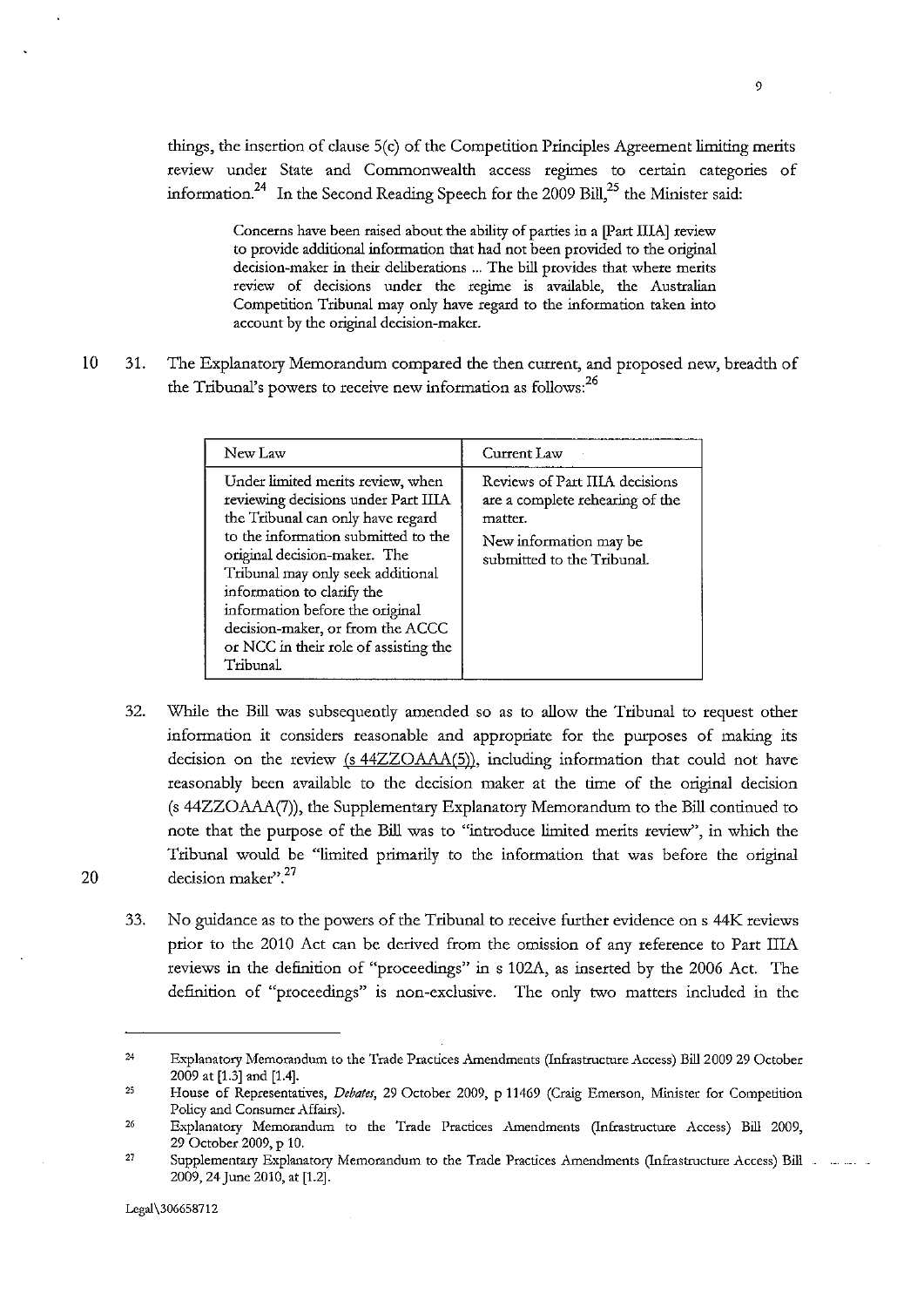definition are both based on provisions added by the 2006 Act. In those circumstances, the insertion of the definition cannot have the effect of excluding, from the scope of Division 2 of Part IX of the Act, Part IliA review proceedings that were already provided for in the Act. At the time when the 2006 Act was introduced, neither the Tribunal nor Parliament doubted that the Tribunal's review of the Minister's decisions under Part IliA was governed by the procedures in Part IX of the Act, or that the Tribunal's review was a full merits review. The relevant extrinsic materials establish that Parliament considered that, prior to the amendments made by the 2006 Act to which reference has been made (and the 2010 Act), the Tribunal's review of access declarations under Part IliA was a full 10 merits review, and that the Tribunal had the power to consider new information and conduct hearings. The Tribunal had itself concluded (and no court had expressed a contrary opinion) that its reviews of Part IliA declaration decisions were subject to Part IX of the Act, $^{28}$  or had, without specifically determining the application of that Part, nonetheless proceeded on the basis that the Tribunal had the power to conduct hearings and receive evidence.<sup>29</sup> It followed that there was no need for s 102A to include specific reference to such reviews, which were considered already to fall within the scope of Part IX of the Act.

- 34. Nor is there any constitutional problem caused by the Tribunal having been authorised to conduct a full merits review under s 44K and receive new evidence for that purpose. In 20 conducting a review under s 44K, the Tribunal was not exercising the judicial power of the Commonwealth. While it is uncontroversial that "the ability of Parliament to confer nonjudicial power on a Judge of a Chapter III court ... has the potential, if it is not kept within precise limits, to undermine the doctrine in the Boilermakers' Case",  $30$  such limits are observed if the non-judicial function: is carried out in public save to the extent that general considerations of justice otherwise require; is manifesdy free of outside influence; and results in a report or other outcome which can be assessed according to its own terms.<sup>31</sup>
- 35. The function of the Tribunal in carrying out a review pursuant to s 44K was conducted in such a manner. As a consequence there was no incompatibility between the performance of a Judge's judicial functions or the proper discharge by the judiciary of its responsibilities 30 and the Judge's role as a presidential member of the Tribunal conducting as 44K review. To the extent that the functions performed by the Tribunal, which included a Judge of the Federal Court of Australia, were non-judicial functions, the Tribunal operated safely within the precise limits referred to by this Court in *Hilton v Wells*.<sup>32</sup> In those circumstances, no

<sup>28</sup>  *Re Lakes R Us Pty Ud* (2006) 200 FLR 233 at [26]-[27]; *Asia Pacific Transport Pty Limited* (2003) ATPR '1[41-920 at [7]; *Freight Victoria Limited (2002) ATPR [41-884 at [17]; Re Virgin Blue Airlines Pty Ltd (2005) 195 FLR 242* at [113].

<sup>29</sup>  See, for example, *Re SydmyAiports Corporation Lid* (2000) 156 FLR 10 at [22]; *Re Duke Eastern Gas Pipeline Pty Ud* (2001) 162 FLR 1 at [6]; *ReApplicatiou 1y Services Sydney Pty Ud* (2005) 227 ALR 140 at [9].

<sup>30</sup> *Waiuohu v New South Wales* (2011) 243 CLR 181 *(Wainohu)* at 221, [78] (Gummow, Hayne, Crennan and Bell JJ), quoting Mason and Deane JJ in *Hilton v Wellr* (1985) 157 CLR 57 at 81-82.

<sup>31</sup>  *Wainohu* **at 226, [94] (Gummow, Hayne, Crennan and Bell JJ), quoting Gaudron J in** *Wilron v Minister for Aboriginal and Toms Strait Iskmder Affairs* (1996) 189. CLR 1.at25-26.

<sup>32</sup>  (1985) 157 CLR 57.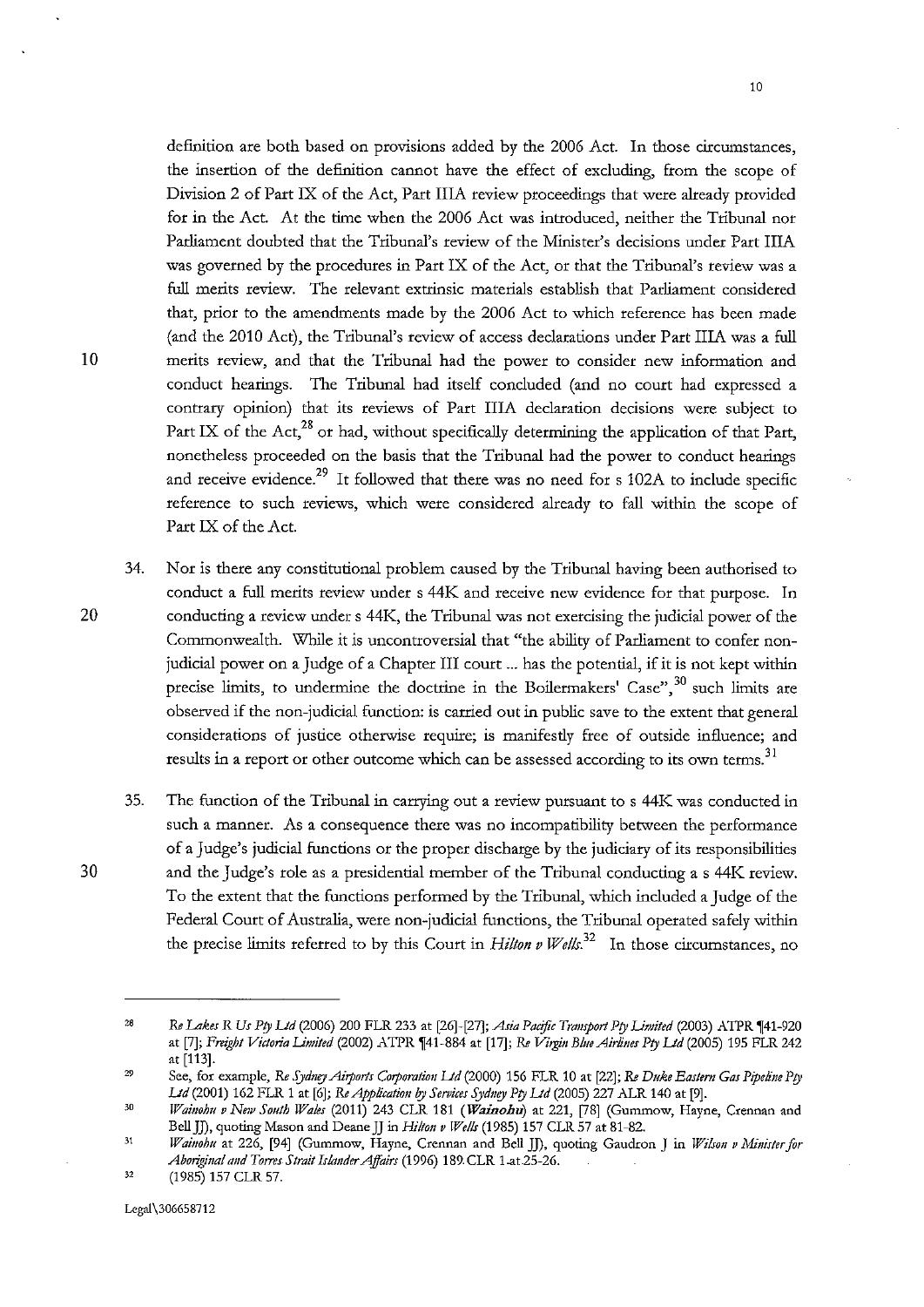potential incompatibility arose where the Tribunal was required, as it did here, have regard to considerations that may affect the public interest.

36. In any event, the consideration of matters of public interest is not the sole domain of the legislature or the executive. Courts can, and do, consider matters of public interest in a variety of contexts.<sup>33</sup> It is not a concept of unascertainable meaning or unlimited scope. Its meaning in the context of s 44H(4)(f) is to be determined from the subject matter, scope and purpose of the statutory enactment. That is a legal exercise. Application of political consideration to the assessment of such interest would not fall within its ambit either for the Minister or the Tribunal.

# Part IV: Applicable Provisions

37. See Annexure A hereto.

Dated: 12 April 2012

10

STEPHEN GAGELER SC T: (02) 6141 4145 F: (02) 6141 4099 E: stephen.gageler@ag.gov.au PETER HANKS QC T: (03) 9225 8815 F: (03) 9225 7293 E: peter.hanks@jr6.com.au

#### JEREMY SLATTERY

T: (03) 9225 8397 F: (03) 9670 7086 E: jeremyslattery@vicbar.com.au

<sup>33</sup>**For example, under the common law relating to covenants in restraint of trade, all such covenants are prima**  - **-facie-unenforceable unless held to be reasonable with respect to the interests of the parties concerned. and the**  public.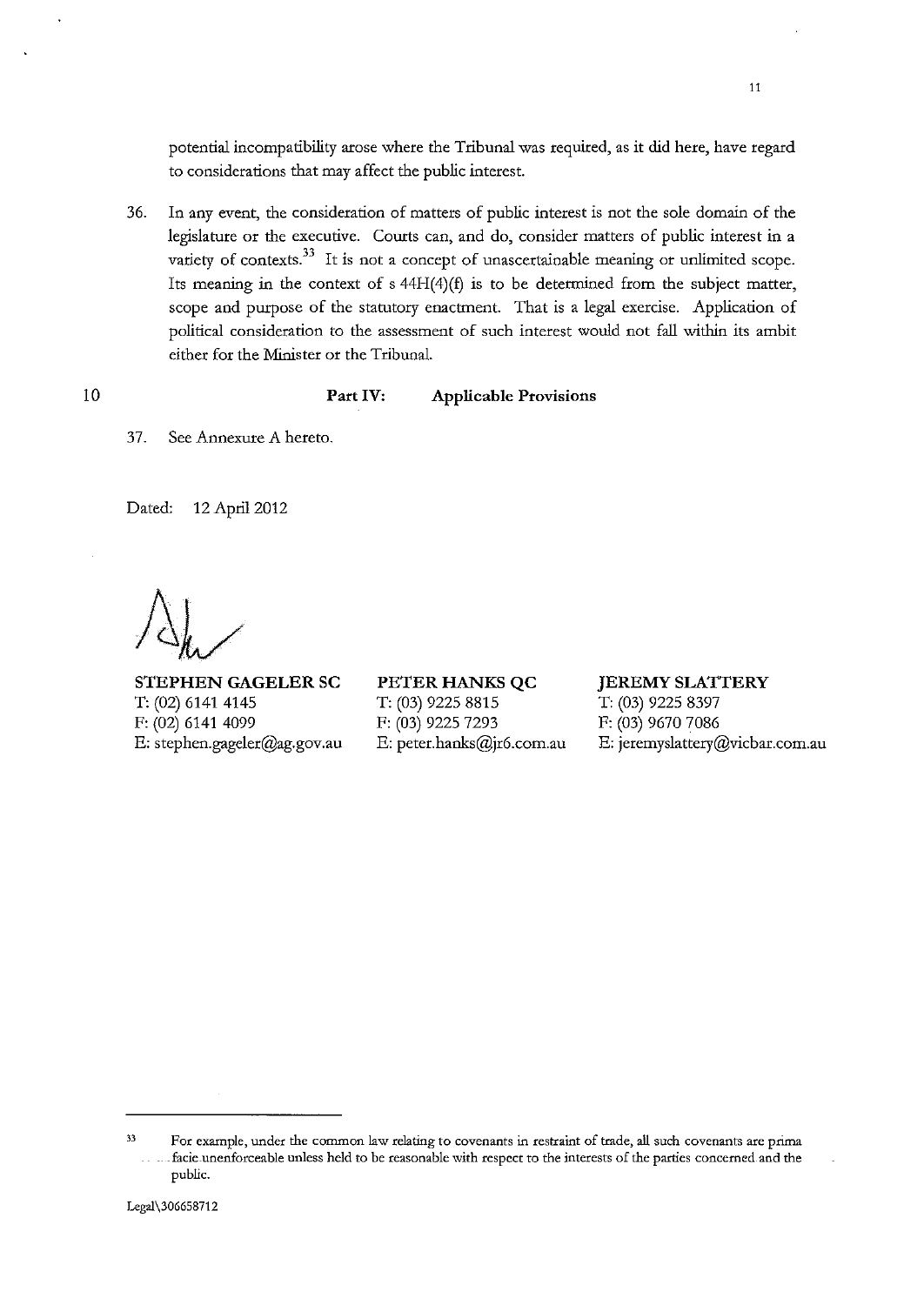# Annexure A

Part IX of the *Trade Practices Act 1974* (Cth) as at 5 April 2006 (prior to the enactment of *Trade Practices Amendment (National Access Regime) Act* 2006(Cth))

Part IX--Review by Tribunal of Determinations of Commission

Division 1-Applications for Review

#### 101 Applications for review

- (1) A person dissatisfied with a determination by the Commission:
	- (a) in relation to an application for an authorization or a minor variation of an **authorization; or**
	- **(b) in relation to the revocation of an authorization, or the revocation of an**  authorization and the substitution of another authorization;

may, as prescribed and within the time allowed by or under the regulations or under subsection (1B), as the case may be, apply to the Tribunal for a review of the determination.

(1AA)If:

- (a) the person applying under subsection (1) for review of a determination was the applicant for an authorization, or for the minor variation of an authorization, for the revocation of an authorization or for the revocation of an authorization and the substitution of another authorization; or
- (b) the Tribunal is satisfied that the person has a sufficient interest;

the Tribunal must review the determination.

- (1A) Where a person has, whether before or after the commencement of this subsection, made an application under subsection (1) for a review of a determination, the Tribunal may, if the Tribunal determines it to be appropriate, make a determination by consent of the applicant, the Commission, and all persons who have been permitted under subsection 109(2) to intervene in the proceedings for review, whether or not the Tribunal is satisfied of the matters referred to in subsection 90(6), (7), (8) or (9).
- (1B) A presidential member may, on the application of a person concerned:
	- (a) in an application for an authorization under subsection 88(9); or
	- **(b) in an application for a minor variation or a revocation of such an authorization; or**
	- (c) in an application for the revocation of such an authorization and the substitution of **another authorization;**

shorten the time allowed by or under the regulations within which an application under subsection (1) may be made for a review of the determination by the Commission of the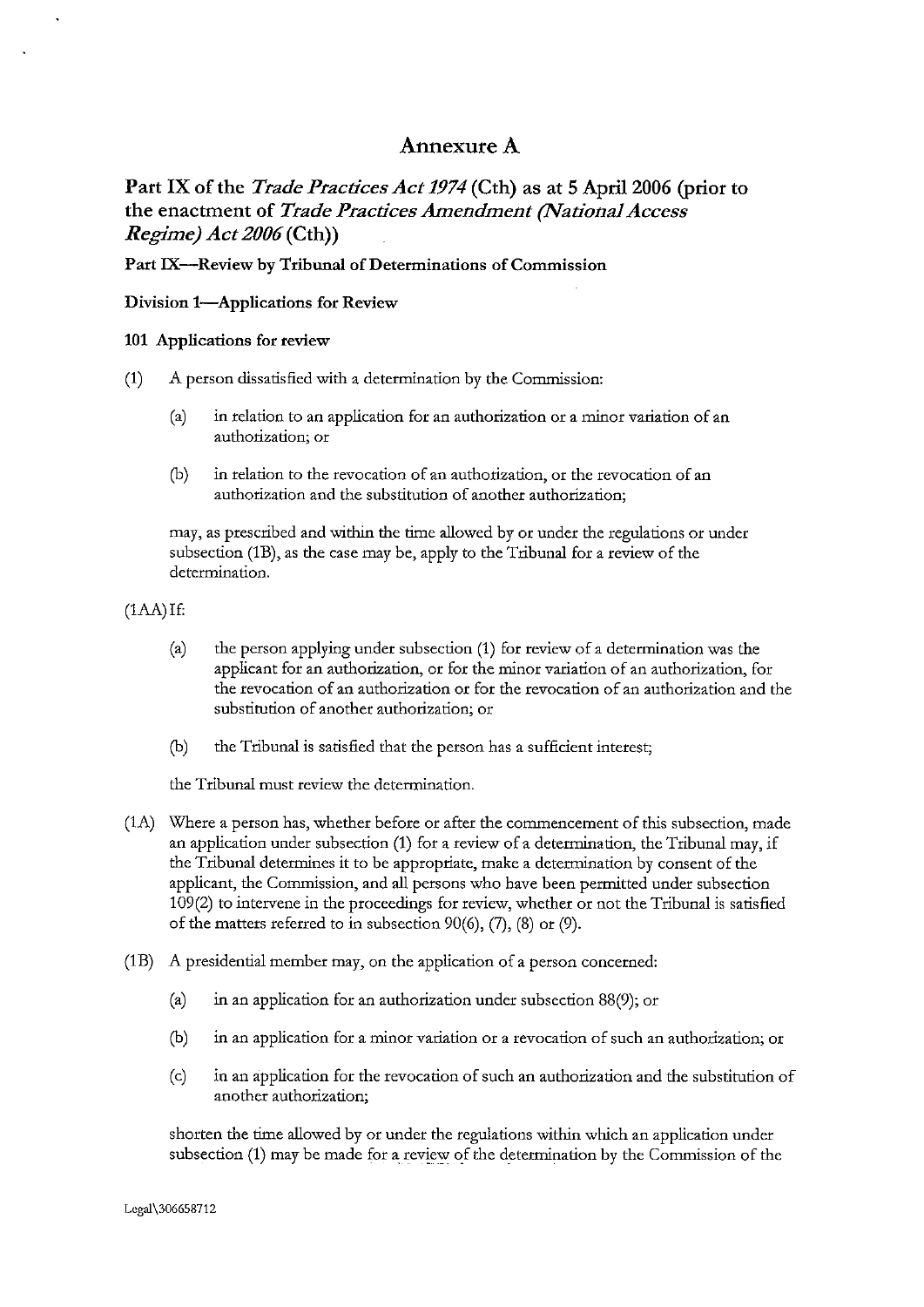application referred to in paragraph  $(a)$ ,  $(b)$  or  $(c)$  if the member is satisfied that special circumstances exist and that, in all the circumstances, it would not be unfair to do so.

(2) A review by the Tribunal is a re-hearing of the matter and subsections  $90(6)$ , (7), (8) and  $(9)$ ,  $91A(4)$ ,  $91A(5)$ ,  $91B(5)$  and  $91C(7)$  apply in relation to the Tribunal in like manner as they apply in relation to the Commission.

#### lOlA Application for review of notice under subsection 93(3) or (3A)

A person dissatisfied with the giving of a notice by the Commission under subsection 93(3) or (3A) may, as prescribed and within the time allowed by or under the regulations, apply to the Tribunal for a review of the giving of the notice and, if the person was the person to whom the notice was given or the Tribunal is satisfied that the person has a sufficient interest, the Tribunal shall review the giving of the notice.

#### 102 Functions and powers of Tribunal

- (1) On a review of a determination of the Commission in relation to:
	- (a) an application for an authorization; or
	- (b) an application for a minor variation of an authorization; or
	- (c) an application for, or the Commission's proposal for, the revocation of an **authorization; or**
	- (d) an application for, or the Commission's proposal for, the revocation of an **authorization and the substitution of another authorization;**

the Tribunal may make a determination affirming, setting aside or varying the determination of the Commission and, for the purposes of the review, may perform all the functions and exercise all the powers of the Commission.

- (1A) If a person applies to the Tribunal for review of a determination of the Commission relating to:
	- (a) the grant of an authorisation under subsection 88(9); or
	- **(b) the minor variation, or the revocation, of an authorization granted under that subsection; or**
	- (c) the revocation of an authorization granted under that subsection and the substitution of another authorization;

the Tribunal must make its determination on the review within 60 days after receiving the application for review.

- (1B) The 60 day time limit in subsection (1A) does not apply if the Tribunal considers that the matter cannot be dealt with properly within that period of 60 days, either because of its complexity or because of other special circumstances.
- (1C) If subsection (1B) applies, the Tribunal must notify the applicant before the end of the 60 day period that the matter cannot be dealt with properly within that period.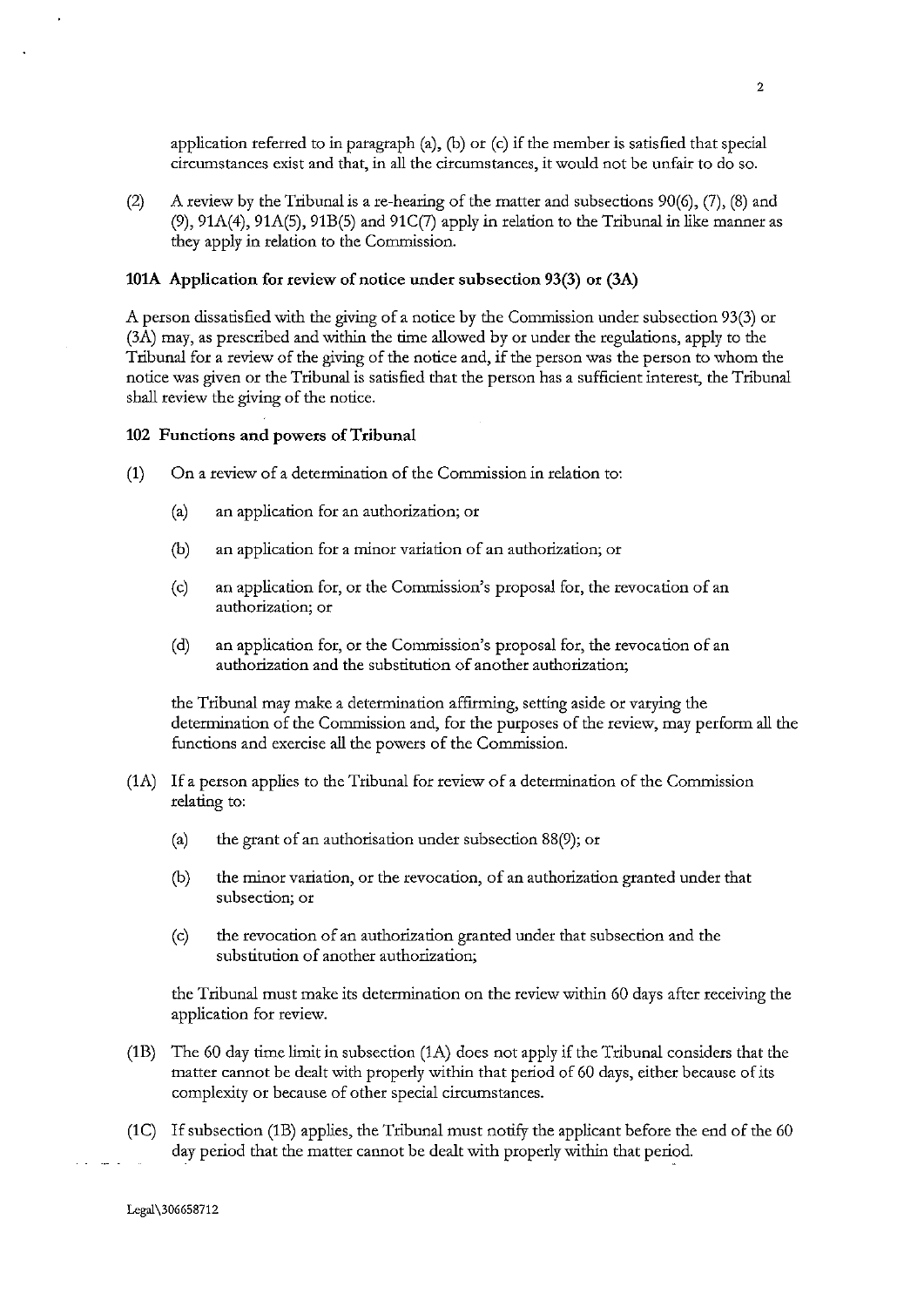- (2) A determination by the Tribunal affirming, setting aside or varying a determination of the Commission in relation to:
	- (a) an application for an authorization; or
	- (b) an application for a minor variation of an authorization; or
	- (c) an application for, or the Commission's proposal for, the revocation of an **authorization; or**
	- (d) an application for, or the Commission's proposal for, the revocation of an authorization and the substitution of another authorization;

is, for the purposes of this Act other than this Part, to be taken to be a determination of the Commission.

- (4) Upon a review of the giving of a notice by the Commission under subsection 93(3):
	- (a) if the person who applied for the review satisfies the Tribunal that in all the **circumstances:** 
		- (i) the conduct or proposed conduct to which the notice relates has resulted or is likely to result, or would result or be likely to result, as the case may be, in a benefit to the public; and
		- (ii) that benefit would outweigh the detriment to the public constituted by any lessening of competition that has resulted or is likely to result from the conduct or would result or be likely to result from the proposed conduct;

the Tribunal shall make a determination setting aside the notice; or

- (b) if the person who applied for the review does not so satisfy the Tribunal-the Tribunal shall make a determination affirming the notice.
- (S) Where the Tribunal makes a determination setting aside a notice given by the Commission under subsection 93(3), then, after the setting aside of the notice, subsection 93(7) has effect in relation to the conduct referred to in the notice as if the Commission had not given the notice.
- (SA) The Tribunal must set aside a notice under subsection 93(3A) if the person who applied for a review of the giving of the notice satisfies the Tribunal that the likely benefit to the public from the conduct or proposed conduct to which the notice relates will outweigh the likely detriment to the public from the conduct or proposed conduct.
- (SB) The Tribunal must affirm the giving of a notice under subsection 93(3A) if the person who applied for a review of the giving of the notice does not satisfy the Tribunal as described in subsection (SA).
- (SC) If the Tribunal sets aside a notice given by the Commission under subsection 93(3A), then:
	- (a) if the Commission gave the notice as part of a process starting when the Commission gave a notice under subsection 93A(2) during the period described in paragraph  $93(7A)(a)$ —the Commission is taken for the purposes of paragraph

I.egal\306658712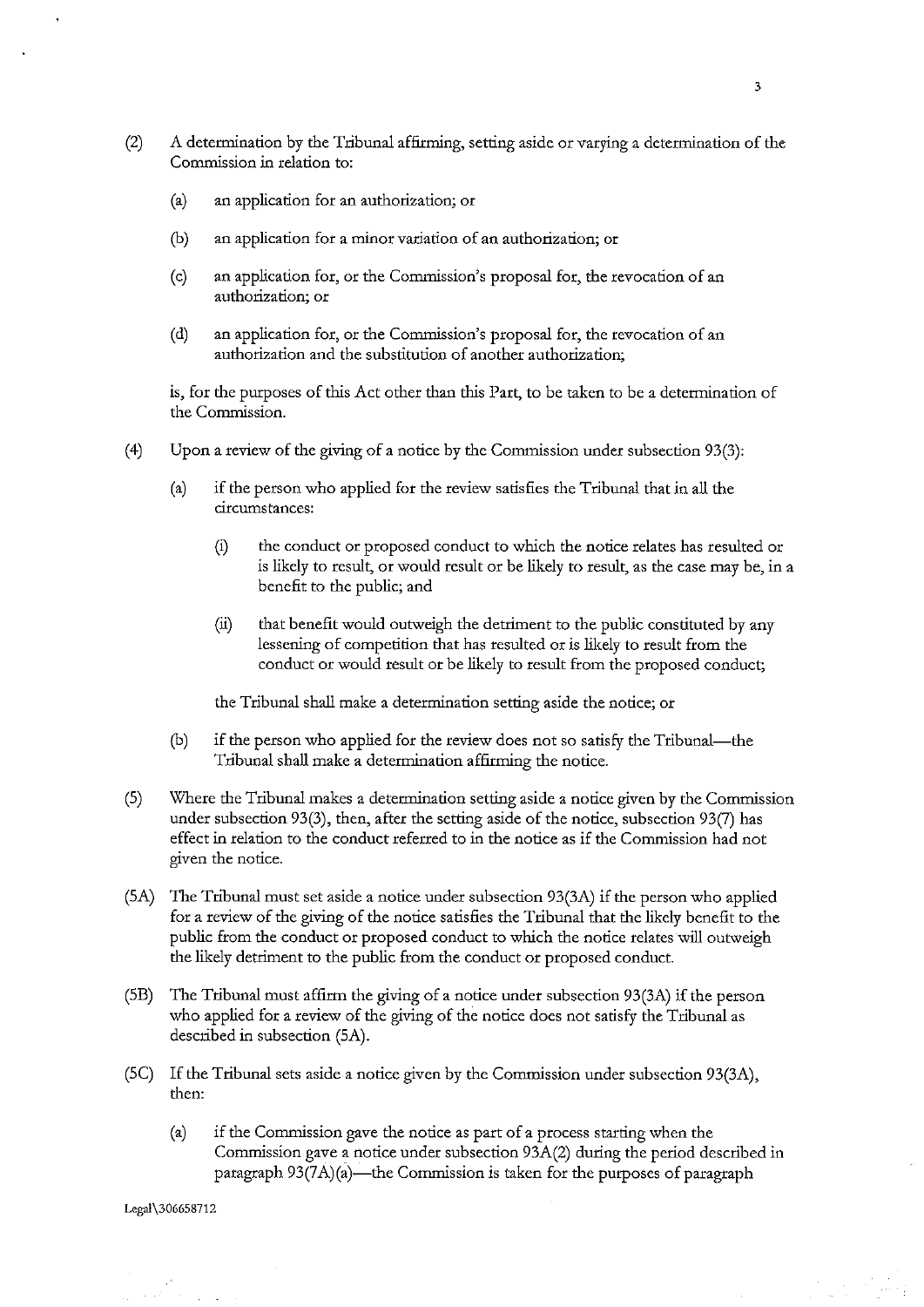93(7A)(b) to have decided not to give the notice under subsection 93(3A) at the time the Tribunal set aside the notice given under subsection 93(3A); and

- (b) for the purposes of subsections 93(7B) and (7C) the notice is taken not to have been given.
- (6) For the purposes of a review by the Tribunal, the member of the Tribunal presiding at the review may require the Commission to furnish such information, make such reports and provide such other assistance to the Tribunal as the member specifies.
- (7) For the purposes of a review, the Tribunal may have regard to any information furnished, documents produced or evidence given to the Commission in connexion with the making of the determination, or the giving of the notice, to which the review relates.

## Division 2-Procedure and Evidence

#### 103 Procedure generally

- (1) In proceedings before the Tribunal:
	- (a) the procedure of the Tribunal is, subject to this Act and the regulations, within the discretion of the Tribunal;
	- (b) the proceedings shall be conducted with as little formality and technicality, and with as much expedition, as the requirements of this Act and a proper consideration of the matters before the Tribunal permit; and
	- (c) the Tribunal is not bound by the rules of evidence.
- (2) The powers of the Tribunal with respect to matters of procedure in particular proceedings may be exercised by the Tribunal constituted by a presidential member.

#### 104 Regulations as to certain matters

The regulations may make provision:

- (a) for securing, by means of preliminary statements of facts and contentions, and by the production of documents, that all material facts and considerations are brought before the Tribunal by all persons participating in any proceedings before the Tribunal; and
- (aa) with respect to evidence in proceedings before the Tribunal, including the appointment of persons to assist the Tribunal by giving evidence (whether personally or by means of a written report); and
- (b) with respect to the representation in any such proceedings of persons having a common interest in the proceedings.

#### 105 Power to take evidence on oath

- (1) The Tribunal may take evidence on oath or affirmation and for that purpose a member of the Tribunal may administer an oath or affirmation.
- (2) A member of the Tribunal may summon a person to appear before the Tribunal to give evidence and to produce such documents (if any) as are referred to in the summons.

Lcgal\306658712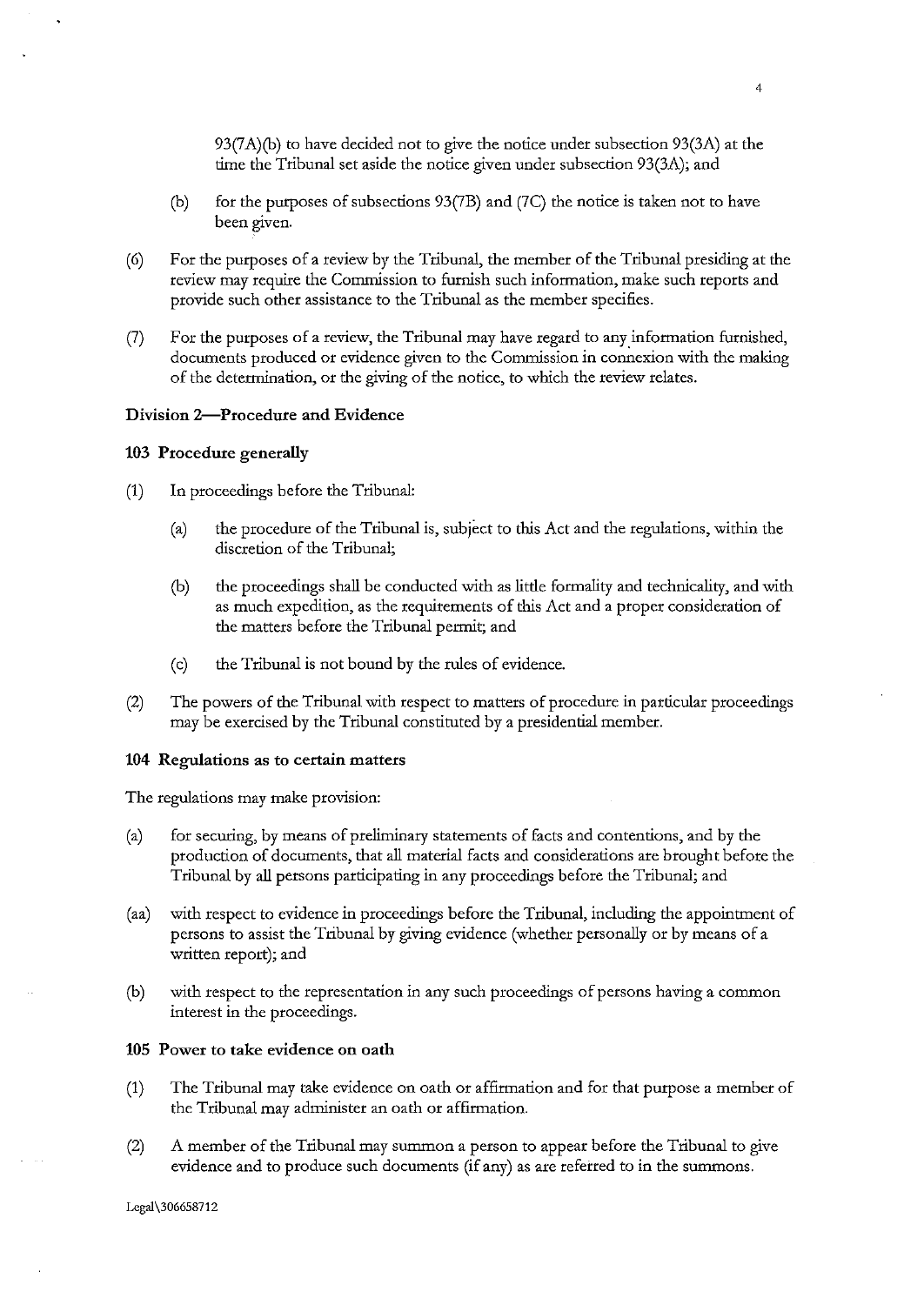# 106 Hearings to be in public except in special circumstances

- (1) Subject to this section, the hearing of proceedings before the Tribunal shall be in public.
- (2) Where the Tribunal is satisfied that it is desirable to do so by reason of the confidential nature of any evidence or matter or for any other reason, the Tribunal may:
	- (a) direct that a hearing or part of a hearing shall take place in private and give directions as to the persons who may be present; or
	- (b) *give* directions prohibiting or restricting the publication of evidence given before the Tribunal, whether in public or in private, or of matters contained in documents filed or lodged with the Registrar, received in evidence by the Tribunal or placed in the records of the Tribunal.
- (3) The powers of the Tribunal under this section may be exercised by the Tribunal as constituted for the purposes of the hearing or by the Tribunal constituted by a presidential **member.**

# 107 Evidence in form of written statement

The Tribunal may permit a person appearing as a witness before the Tribunal to give evidence by tendering, and, if the Tribunal thinks fit, verifying by oath or affirmation, a written statement, which shall be filed with the Registrar.

#### 108 Taking of evidence by single member

The Tribunal as constituted for the purposes of any proceedings in which evidence may be taken may authorize a presidential member to take evidence for the purposes of the proceedings on its behalf, with such limitations (if any) as the Tribunal so constituted directs, and, where such an authority is given:

- (a) that member may take evidence accordingly; and
- (b) for the purposes of this Act, that member shall, in relation to the taking of evidence in accordance with the authority, be deemed to constitute the Tribunal.

#### 109 Participants in proceedings before Tribunal

- (1) A person to whom an authorization was granted is entitled to participate in any proceedings before the Tribunal instituted by another person in relation to that **authorization.**
- (1A) A person to whom a notice was given by the Commission under subsection 93(3) or (3A) is entitled to participate in any proceedings before the Tribunal instituted by another person in relation to that notice.
- (2) The Tribunal may, upon such conditions as it thinks fit, permit a person to intervene in proceedings before the Tribunal.

#### 110 Representation

In proceedings before the Tribunal: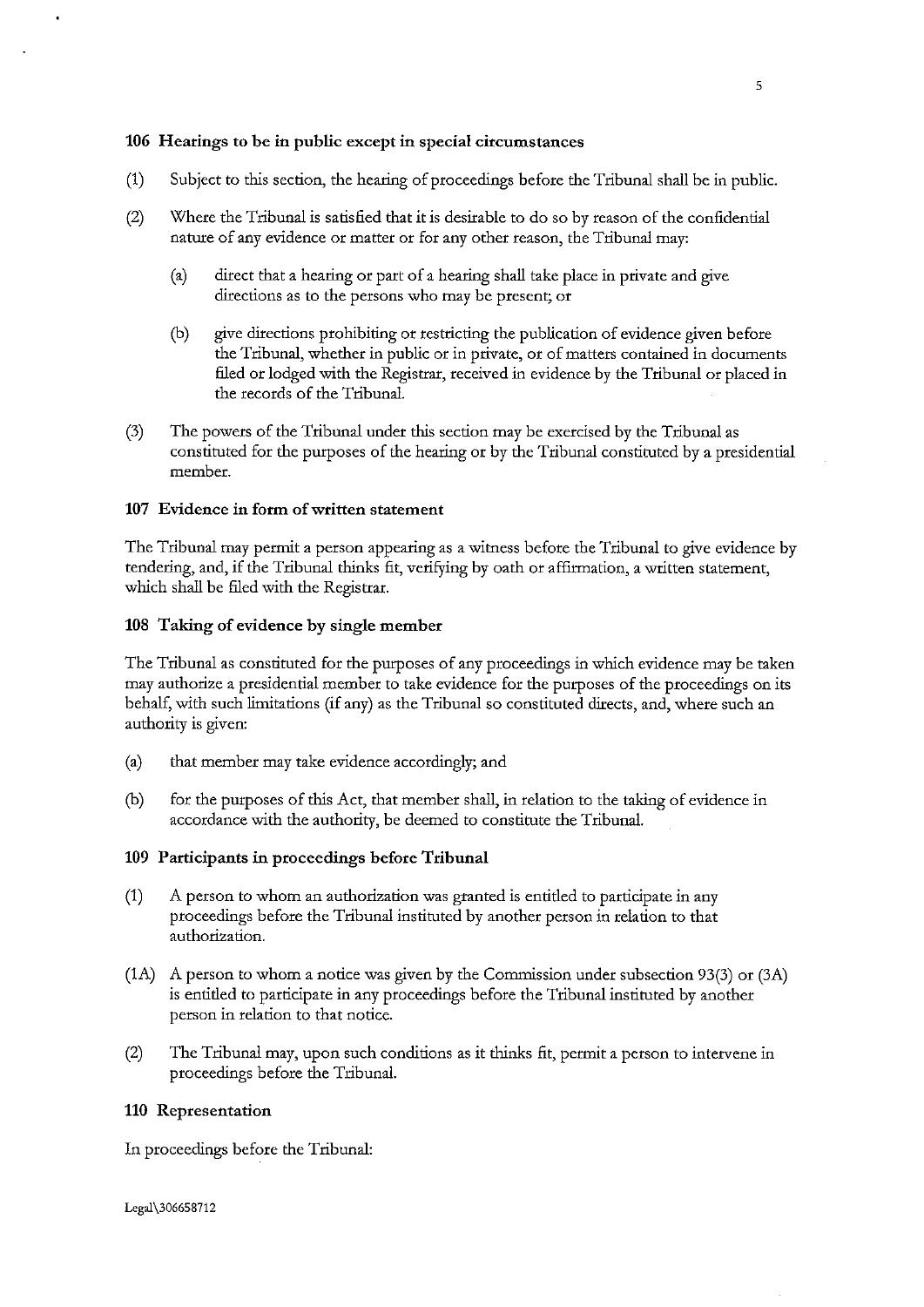- (a) a natural person may appear in person;
- (aa) a person other than a body corporate may be represented by an employee of the person approved by the Tribunal;
- (b) a body corporate may be represented by an employee, or a director or other officer, of the body corporate approved by the Tribunal;
- (c) an unincorporated association of persons or a member of an unincorporated association of persons may be represented by a member or officer of the association approved by the Tribunal; and
- (d) any person may be represented by a barrister or a solicitor of the Supreme Court of a State or Territory or of the High Court.

Part IX of the *Trade Practices Act 1974* (Cth) as at 30 June 2010

# Part IX-Review by Tribunal of Determinations of Commission

## Division 1—Applications for review (other than for merger clearances)

# 101 Applications for review

- (1) A person dissatisfied with a determination by the Commission under Division 1 of Part VII:
	- (a) in relation to an application for an authorization or a minor variation of an **authorization; or**
	- **(b) in relation** to the **revocation of an authorization, or the revocation of an**  authorization and the substitution of another authorization;

may, as prescribed and within the time allowed by or under the regulations or under subsection (1B), as the case may be, apply to the Tribunal for a review of the determination.

(1AAA) Subsection (1) does not apply to a determination under subsection 89(1A).

- (1AA)If:
	- (a) the person applying under subsection (1) for review of a determination was the applicant for an authorization, or for the minor variation of an authorization, for the revocation of an authorization or for the revocation of an authorization and the substitution of another authorization; or
	- (b) the Tribunal is satisfied that the person has a sufficient interest;

the Tribunal must review the determination.

(1A) Where a person has, whether before or after the commencement of this subsection, made an application under subsection (1) for a review of a determination, the Tribunal may, if the Tribunal determines it to be appropriate, make a determination by consent of the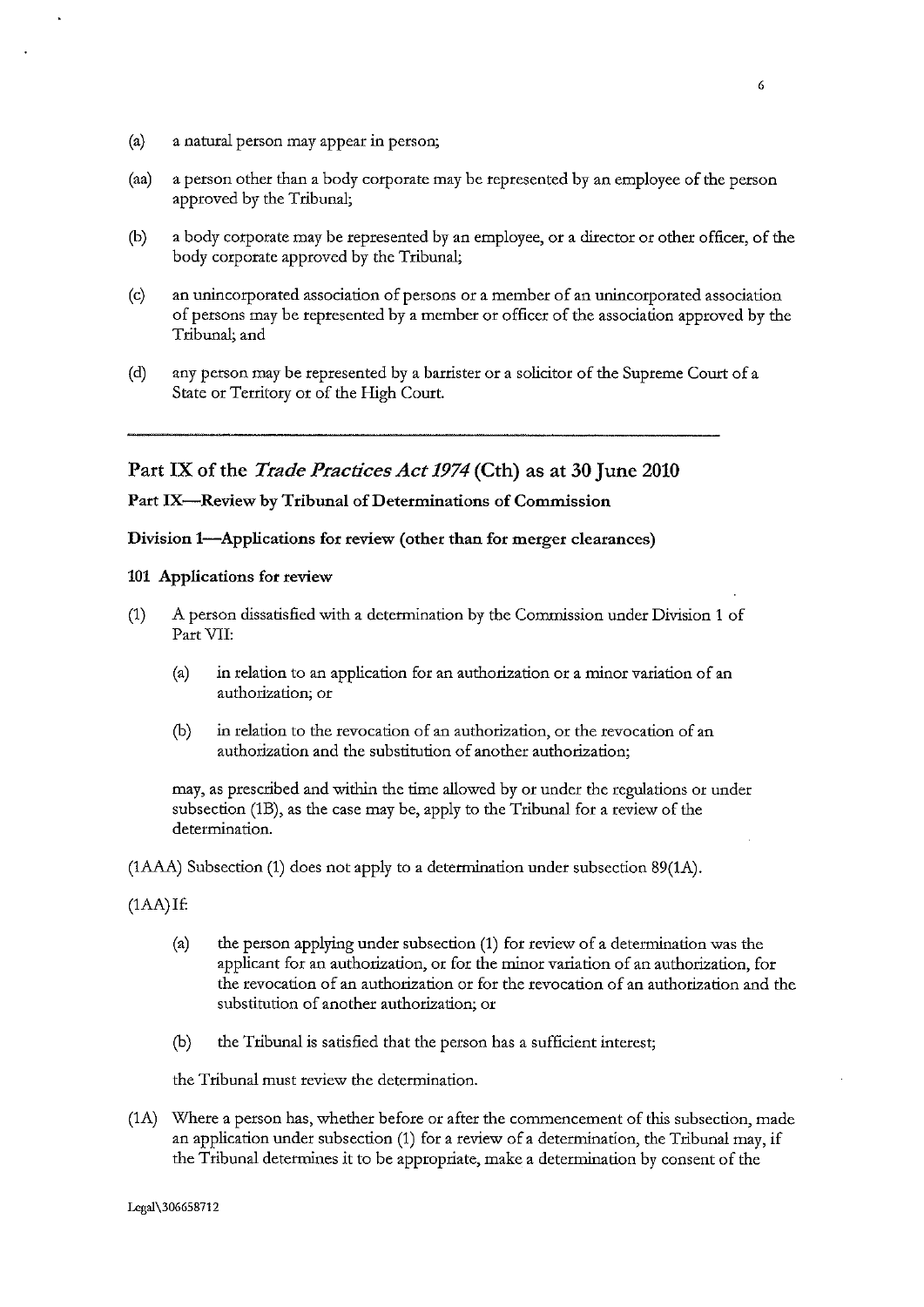applicant, the Commission, and all persons who have been permitted under subsection 109(2) to intervene in the proceedings for review, whether or not the Tribunal is satisfied of the matters referred to in subsection  $90(5A)$ ,  $(5B)$ ,  $(6)$ ,  $(7)$ ,  $(8)$ ,  $(8A)$ ,  $(8B)$  or  $(9)$ .

- (1B) A presidential member may, on the application of a person concerned:
	- (a) in an application for an authorization under subsection 88(9); or
	- (b) in an application for a minor variation or a revocation of such an authorization; or
	- (c) in an application for the revocation of such an authorization and the substitution of **another authorization;**

shorten the time allowed by or under the regulations within which an application under subsection (1) may be made for a review of the determination by the Commission of the application referred to in paragraph (a), (b) or (c) if the member is satisfied that special circumstances exist and that, in all the circumstances, it would not be unfair to do so.

(2) A review by the Tribunal is a re-hearing of the matter and subsections  $90(5A)$ ,  $(5B)$ ,  $(6)$ , (7), (8), (SA), (SB) and (9), 91A(4), 91A(5), 91B(5) and 91C(7) apply in relation to the Tribunal in like manner as they apply in relation to the Commission.

## 101A Application for review of notice under subsection 93(3) or  $(3A)$  or  $(93AC(1)$  or  $(2)$

A person dissatisfied with the giving of a notice by the Commission under subsection 93(3) or (3A) or 93AC(1) or (2) may, as prescribed and within the time allowed by or under the regulations, apply to the Tribunal for a review of the giving of the notice and, if the person was the person to whom the notice was given or the Tribunal is satisfied that the person has a sufficient interest, the Tribunal shall review the giving of the notice.

#### 102 Functions and powers of Tribunal

- (1) On a review of a determination of the Commission under Division 1 of Part VII in relation to:
	- (a) an application for an authorization; or
	- (b) an application for a minor variation of an authorization; or
	- (c) an application for, or the Commission's proposal for, the revocation of an **authorization; or**
	- (d) an application for, or the Commission's proposal for, the revocation of an authorization and the substitution of another authorization;

the Tribunal may make a determination affirming, setting aside or varying the determination of the Commission and, for the purposes of the review, may perform all the functions and exercise all the powers of the Commission.

- (1A) If a person applies to the Tribunal for review of a determination of the Commission relating to:
	- (a) the grant of an authorisation under subsection 88(9); or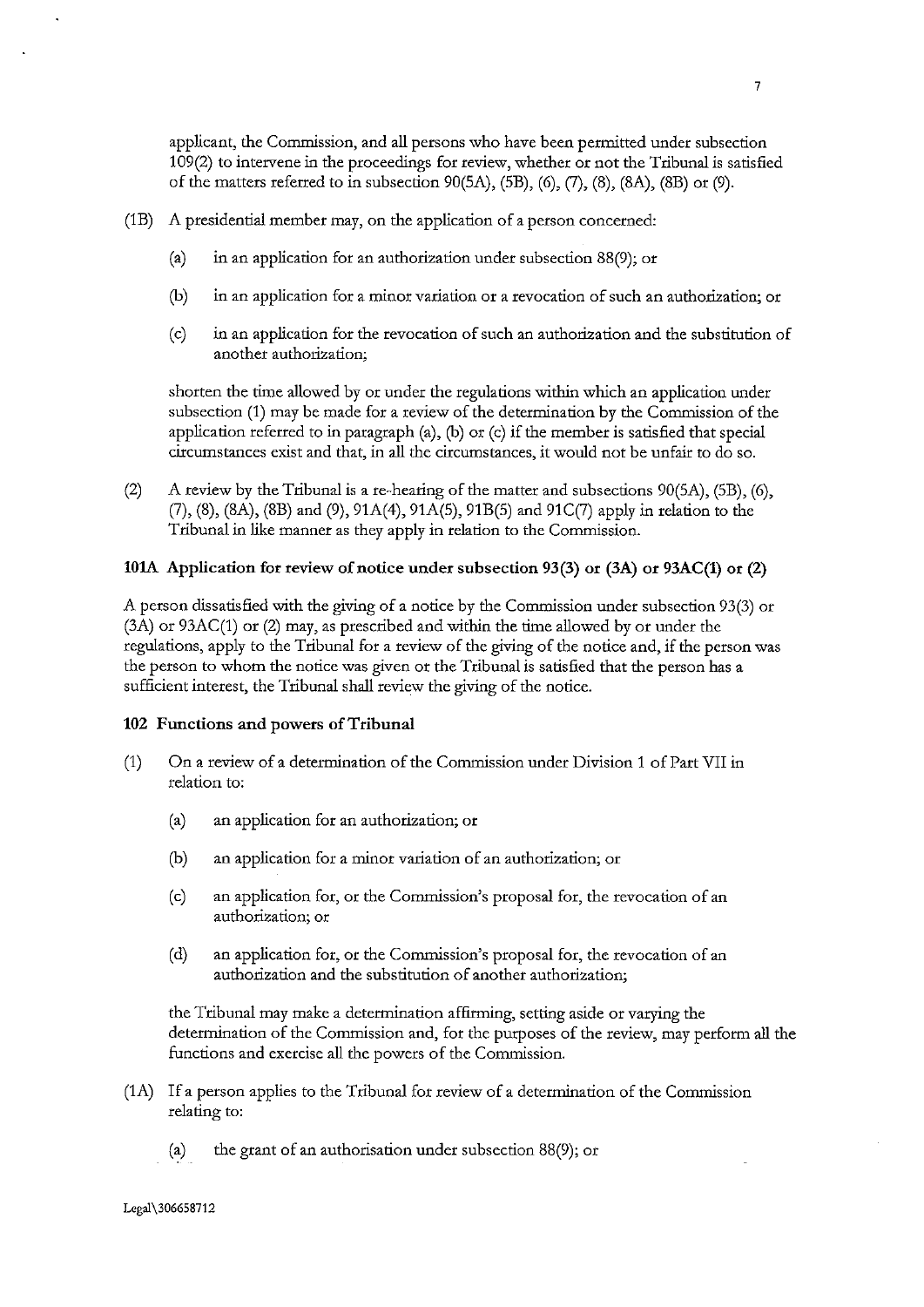- **(b) the minor variation, or the revocation, of an authorization granted under that subsection; or**
- (c) the revocation of an authorization granted under that subsection and the substitution of another authorization;

the Tribunal must make its determination on the review within 60 days after receiving the application for review.

- (lB) The 60 day time limit in subsection (lA) does not apply if the Tribunal considers that the matter cannot be dealt with properly within that period of 60 days, either because of its complexity or because of other special circumstances.
- (lC) If subsection (lB) applies, the Tribunal must notify the applicant before the end of the 60 day period that the matter cannot be dealt with properly within that period.
- (2) A determination by the Tribunal affirming, setting aside or varying a determination of the Commission under Division 1 of Part VII in relation to:
	- (a) an application for an authorization; or
	- (b) an application for a minor variation of an authorization; or
	- (c) an application for, or the Commission's proposal for, the revocation of an **authorization; or**
	- (d) an application for, or the Commission's proposal for, the revocation of an authorization and the substitution of another authorization;

is, for the purposes of this Act other than this Part, to be taken to be a determination of the Commission.

- (4) Upon a review of the giving of a notice by the Commission under subsection 93(3):
	- (a) if the person who applied for the review satisfies the Tribunal that:
		- (i) the conduct or proposed conduct does not and would not have the purpose, and does not and is not likely to have or would not have and would not be likely to have the effect, of substantially lessening competition (within the meaning of section 47); or
		- (ii) in all the circumstances:
			- (A) the conduct or proposed conduct has resulted or is likely to result, or would result or be likely to result, in a benefit to the public; and
			- (B) that benefit outweighs or would outweigh the detriment to the public constituted by any lessening of competition that has resulted or is likely to result, or would result or be likely to result, from the conduct or proposed conduct;

the Tribunal must make a determination setting aside the notice; or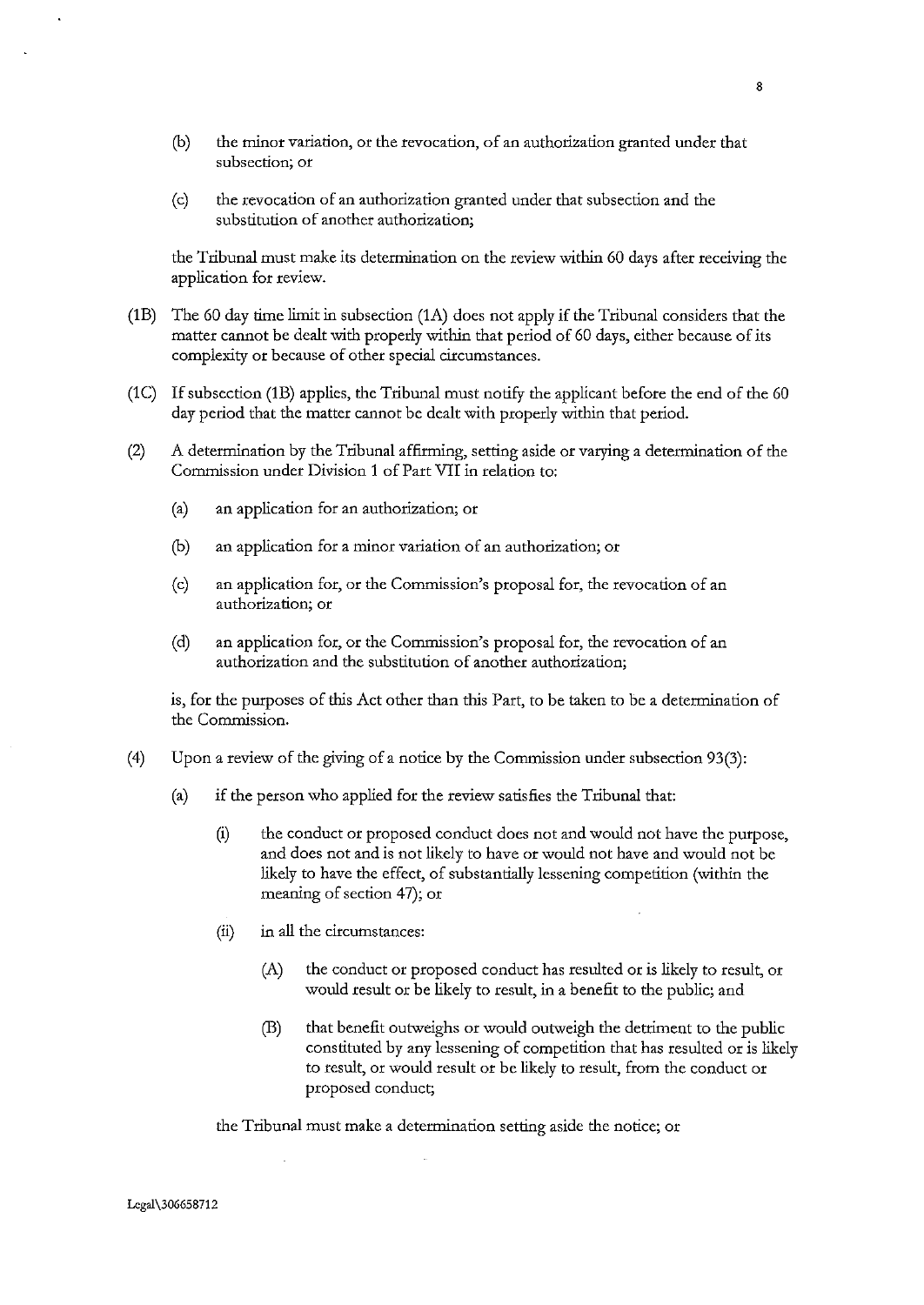- (b) if the person who applied for the review does not so satisfy the Tribunal-the Tribunal must make a determination affirming the notice.
- (5) Where the Tribunal makes a determination setting aside a notice given by the Commission under subsection 93(3), then, after the setting aside of the notice, subsection 93(7) has effect in relation to the conduct referred to in the notice as if the Commission had not given the notice.

(SAA) Upon a review of the giving of a notice by the Commission under subsection 93AC(l):

- (a) if the person who applied for the review satisfies the Tribunal that any benefit to the public that has resulted or is likely to result or would result or be likely to result from the provision outweighs or would outweigh the detriment to the public that has resulted or is likely to result or would result or be likely to result from the provision---the Tribunal must make a determination setting aside the notice; or
- (b) if the person who applied for the review does not so satisfy the Tribunal-the Tribunal must make a determination affirming the notice.

(SAB) Upon a review of the giving of a notice by the Commission under subsection 93AC(2):

- (a) if the person who applied for the review satisfies the Tribunal that:
	- (i) the provision does not and would not have the purpose, and does not and is not likely to have or would not have and would not be likely to have the effect, of substantially lessening competition (within the meaning of section 45); or
	- (ii) in all the circumstances:
		- (A) the provision has resulted or is likely to result, or would result or be likely to result, in a benefit to the public; and
		- (B) that benefit outweighs or would outweigh the detriment to the public constituted by any lessening of competition that has resulted or is likely to result, or would result or be likely to result, from the provision;

the Tribunal must make a determination setting aside the notice; or

- (b) if the person who applied for the review does not so satisfy the Tribunal-the Tribunal must make a determination affirming the notice.
- (SAC) If the Tribunal sets aside a notice (the *objection notice)* given by the Commission under subsection 93AC(1) or (2), then:
	- (a) if the Commission gave the objection notice as part of a process starting when the Commission gave a notice under subsection 93A(2) (conference notice) during the period described in paragraph  $93AD(1)(a)$ —the Commission is taken for the purposes of paragraph 93AD(1)(b) to have decided not to give the objection notice at the time the Tribunal set it aside; and
	- (b) for the purposes of subsections 93AD(2) and (3), the objection notice is taken not to have been given.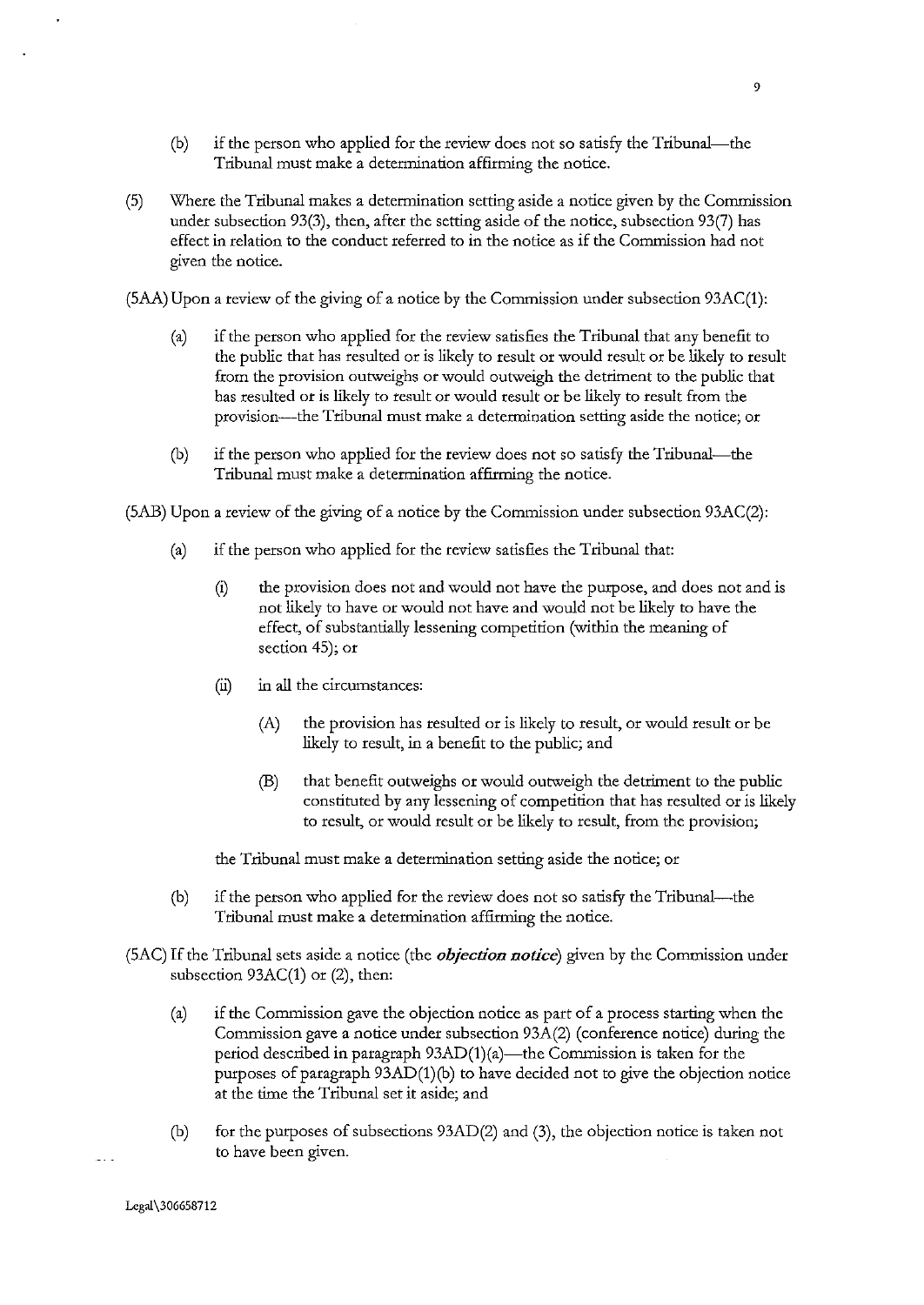- $(5A)$  The Tribunal must set aside a notice under subsection 93 $(3A)$  if the person who applied for a review of the giving of the notice satisfies the Tribunal that the likely benefit to the public from the conduct or proposed conduct to which the notice relates will outweigh the likely detriment to the public from the conduct or proposed conduct.
- (SB) The Tribunal must affirm the giving of a notice under subsection 93(3A) if the person who applied for a review of the giving of the notice does not satisfy the Tribunal as described in subsection (SA).
- (SC) If the Tribunal sets aside a notice given by the Commission under subsection 93(3A), then:
	- (a) if the Commission gave the notice as part of a process starting when the Commission gave a notice under subsection 93A(2) during the period described in paragraph  $93(7A)(a)$ —the Commission is taken for the purposes of paragraph 93(7A)(b) to have decided not to give the notice under subsection 93(3A) at the time the Tribunal set aside the notice given under subsection 93(3A); and
	- (b) for the purposes of subsections 93(7B) and (7C) the notice is taken not to have been given.
- (6) For the purposes of a review by the Tribunal under this Division, the member of the Tribunal presiding at the review may require the Commission to furnish such information, make such reports and provide such other assistance to the Tribunal as the member specifies.
- (7) For the purposes of a review under this Division, the Tribunal may have regard to any information furnished, documents produced or evidence given to the Commission in connexion with the making of the determination, or the giving of the notice, to which the **review relates.**

#### Division 2-Procedure and Evidence

#### 102A Definition

In this Part:

#### *proceedings* includes:

- (a) applications made to the Tribunal under Subdivision C of Division 3 of Part VII; and
- (b) applications made to the Tribunal under section 111 (about review of Commission's decisions on merger clearances).

#### 103 Procedure generally

- (1) In proceedings before the Tribunal:
	- (a) the procedure of the Tribunal is, subject to this Act and the regulations, within the discretion of the Tribunal;
	- (b) the proceedings shall be conducted with as little formality and technicality, and with as much expedition, as the requirements of this Act and a proper consideration of the matters before the Tribunal permit; and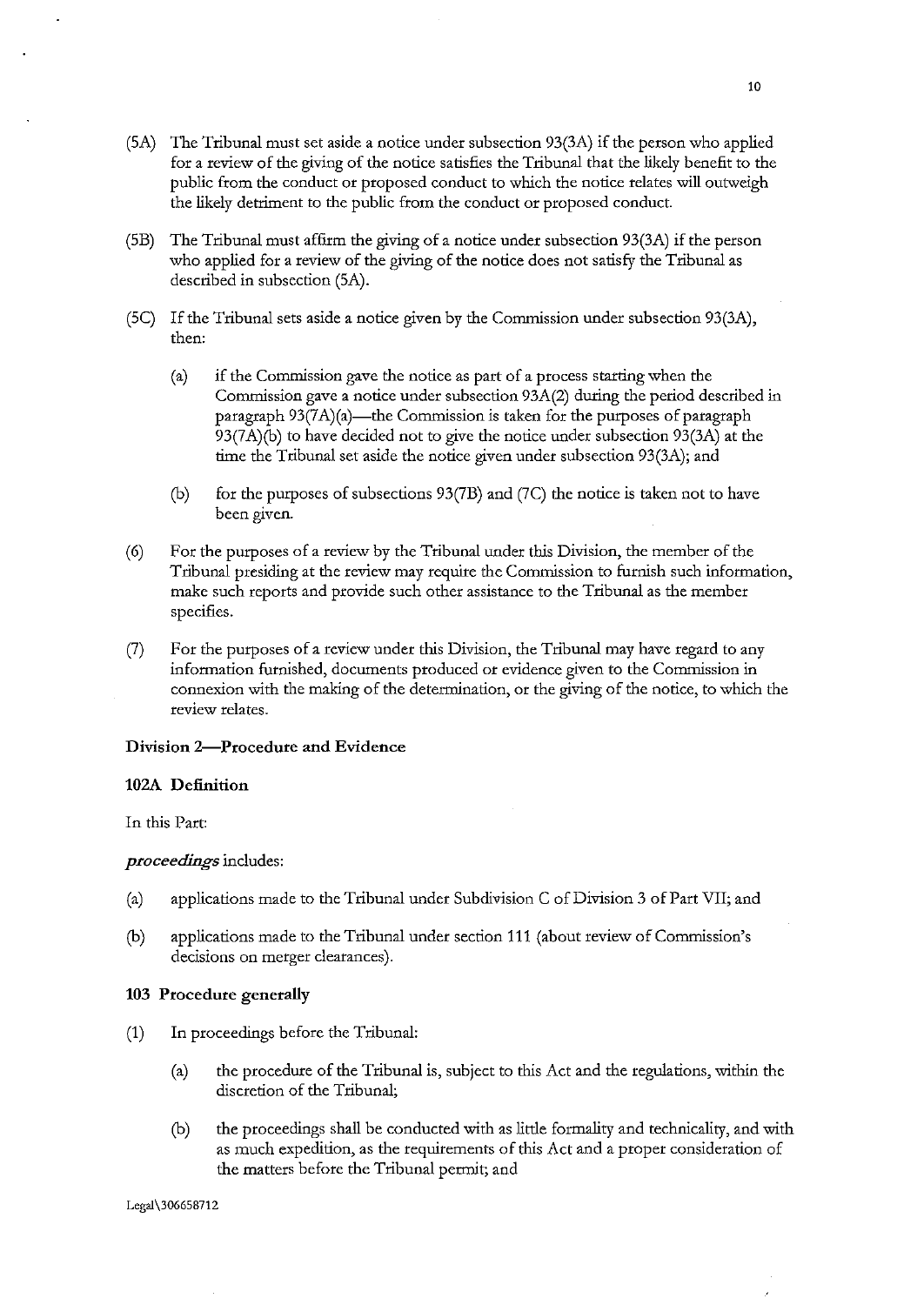- (c) the Tribunal is not bound by the rules of evidence.
- (2) The powers of the Tribunal with respect to matters of procedure in particular proceedings may be exercised by a presidential member.
- (3) The powers mentioned in subsection (2) may be exercised by a presidential member:
	- (a) whether or not the Tribunal has been constituted under section 37 in relation to the proceedings; and
	- (b) once the Tribunal is so constituted-whether or not that member is part of the Division of the Tribunal so constituted.

#### 104 Regulations as to certain matters

The regulations may make provision:

- (a) for securing, by means of preliminary statements of facts and contentions, and by the production of documents, that all material facts and considerations are brought before the Tribunal by all persons participating in any proceedings before the Tribunal; and
- (aa) with respect to evidence in proceedings before the Tribunal, including the appointment of persons to assist the Tribunal by giving evidence (whether personally or by means of a **written report); and**
- (b) with respect to the representation in any such proceedings of persons having a common interest in the proceedings.

## 105 Power to take evidence on oath

- (1) The Tribunal may take evidence on oath or affirmation and for that purpose a member of the Tribunal may administer an oath or affirmation.
- (2) A member of the Tribunal may summon a person to appear before the Tribunal to give evidence and to produce such documents (if any) as are referred to in the summons.

### 106 Hearings to be in public except in special circumstances

- (1) Subject to this section, the hearing of proceedings before the Tribunal shall be in public.
- (2) Where the Tribunal is satisfied that it is desirable to do so by reason of the confidential nature of any evidence or matter or for any other reason, the Tribunal may:
	- (a) direct that a hearing or part of a hearing shall take place in private and give directions as to the persons who may be present; or
	- (b) give directions prohibiting or restricting the publication of evidence given before the Tribunal, whether in public or in private, or of matters contained in documents filed or lodged with the Registrar, received in evidence by the Tribunal or placed in the records of the Tribunal.
- (3) The powers of the Tribunal under this section may be exercised by the Tribunal as constituted for the purposes of the hearing or by the Tribunal constituted by a presidential member.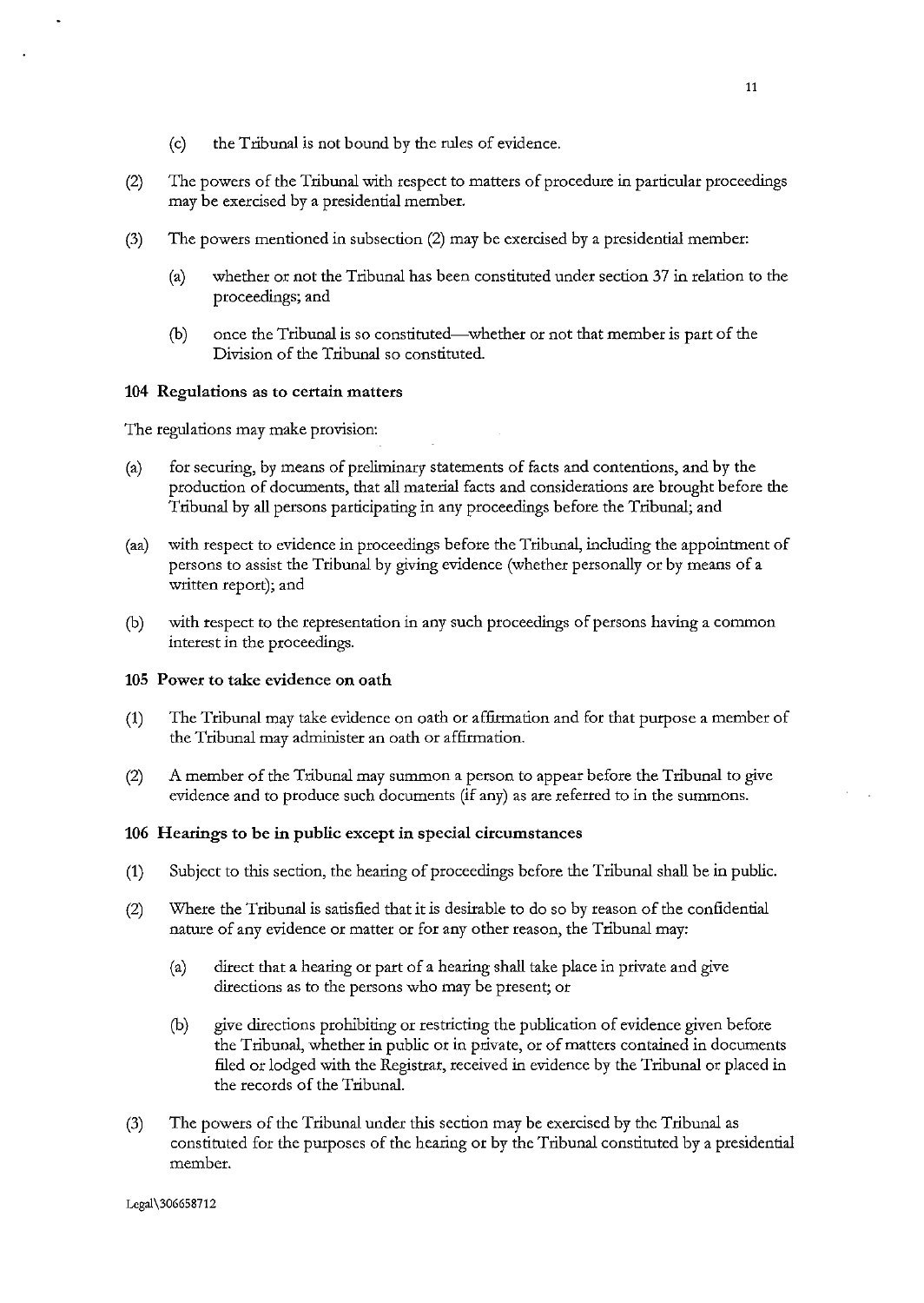## 107 Evidence in form of written statement

The Tribunal may permit a person appearing as a witness before the Tribunal to give evidence by tendering, and, if the Tribunal thinks fit, verifying by oath or affinnation, a written statement, which shall be filed with the Registrar.

# 108 Taking of evidence by single member

The Tribunal as constituted for the purposes of any proceedings in which evidence may be taken may authorize a presidential member to take evidence for the purposes of the proceedings on its behalf, with such limitations (if any) as the Tribunal so constituted directs, and, where such an authority is given:

- (a) that member may take evidence accordingly; and
- (b) for the purposes of this Act, that member shall, in relation to the taking of evidence in accordance with the authority, be deemed to constitute the Tribunal.

## 109 Participants in proceedings before Tribunal

- (1) A person to whom an authorization under Division 1 of Part VII was granted is entitled to participate in any proceedings before the Tribunal instituted by another person in relation to that authorization.
- (1A) A person to whom a notice was given by the Commission under subsection 93(3) or (3A) or 93AC(1) or (2) is entitled to participate in any proceedings before the Tribunal instituted by another person in relation to that notice.
- (2) The Tribunal may, upon such conditions as it thinks fit, permit a person to intervene in proceedings before the Tribunal.

# 110 Representation

In proceedings before the Tribunal:

- (a) a natural person may appear in person;
- (aa) a person other than a body corporate may be represented by an employee of the person approved by the Tribunal;
- (b) a body corporate may be represented by an employee, or a director or other officer, of the body corporate approved by the Tribunal;
- (c) an unincorporated association of persons or a member of an unincorporated association of persons may be represented by a member or officer of the association approved by the Tribunal; and
- (d) any person may be represented by a barrister or a solicitor of the Supreme Court of a State or Territory or of the High Court.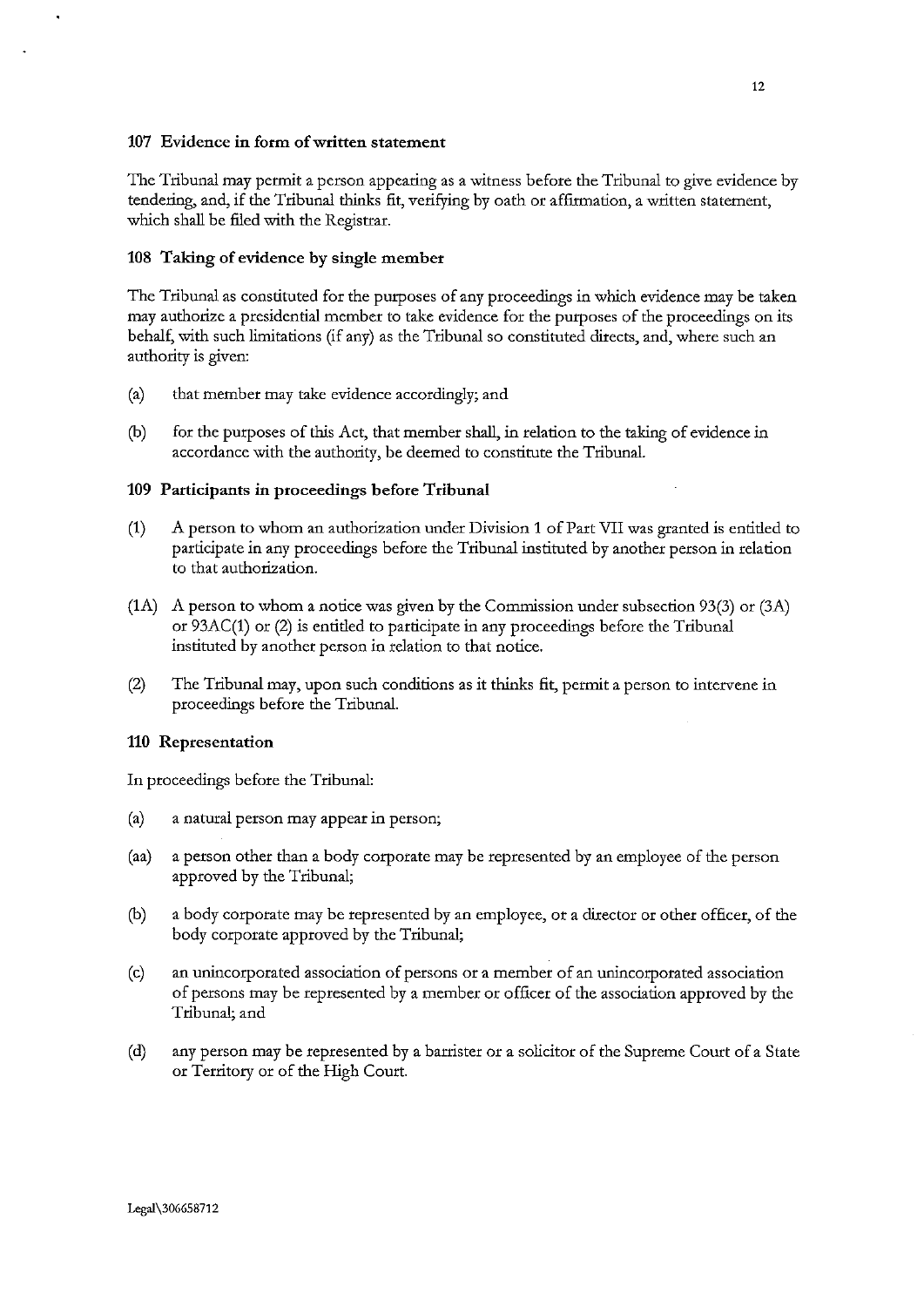# **Division 3--Review of Commission's determinations on merger clearances**

# 111 Applications for review

- (1) A person who applied under Subdivision B of Division 3 of Part VII for:
	- (a) a clearance; or
	- **(b) a minor variation of a clearance; or**
	- **(c) a revocation of a clearance; or**
	- (d) a revocation of a clearance and a substitution of another clearance;

and who is dissatisfied with the determination by the Commission in relation to the application may, as prescribed and within the time allowed by or under the regulations or under subsection (5), apply to the Tribunal for a review of the determination.

- (2) A person who was granted a clearance under Subdivision B of Division 3 of Part VII that **was:** 
	- (a) revoked by a determination of the Commission under section 95AS; or
	- (b) revoked and substituted with another clearance by a determination of the Commission under section 95AS;

may, as prescribed and within the time allowed by or under the regulations, apply to the Tribunal for a review of the determination.

- (2A) The regulations may make it a requirement that an applicant under subsection (1) or (2) give an undertaking under section 87B that the applicant will not make the acquisition while the application is being considered by the Tribunal.
- (3) The Tribunal must review the determination after receiving the application and the prescribed fee.
- Note: Division 2 contains provisions about procedure and evidence that relate to proceedings before the Tribunal.
- (4) If a person has made an application under subsection (1) or (2) for a review of a determination, the Tribunal may, if the Tribunal determines it to be appropriate, make a determination by consent of the applicant and the Commission, whether or not the Tribunal is satisfied of the matters referred to in section 95AN.
- (5) A presidential member may, on the application by the applicant, shorten the time allowed by or under the regulations within which an application under subsection (1) may be made if the member is satisfied that special circumstances exist and that, in all the circumstances, it would not be unfair to do so.

# 112 Tribunal to notify Commission

The Tribunal must notify the Commission of the application for review.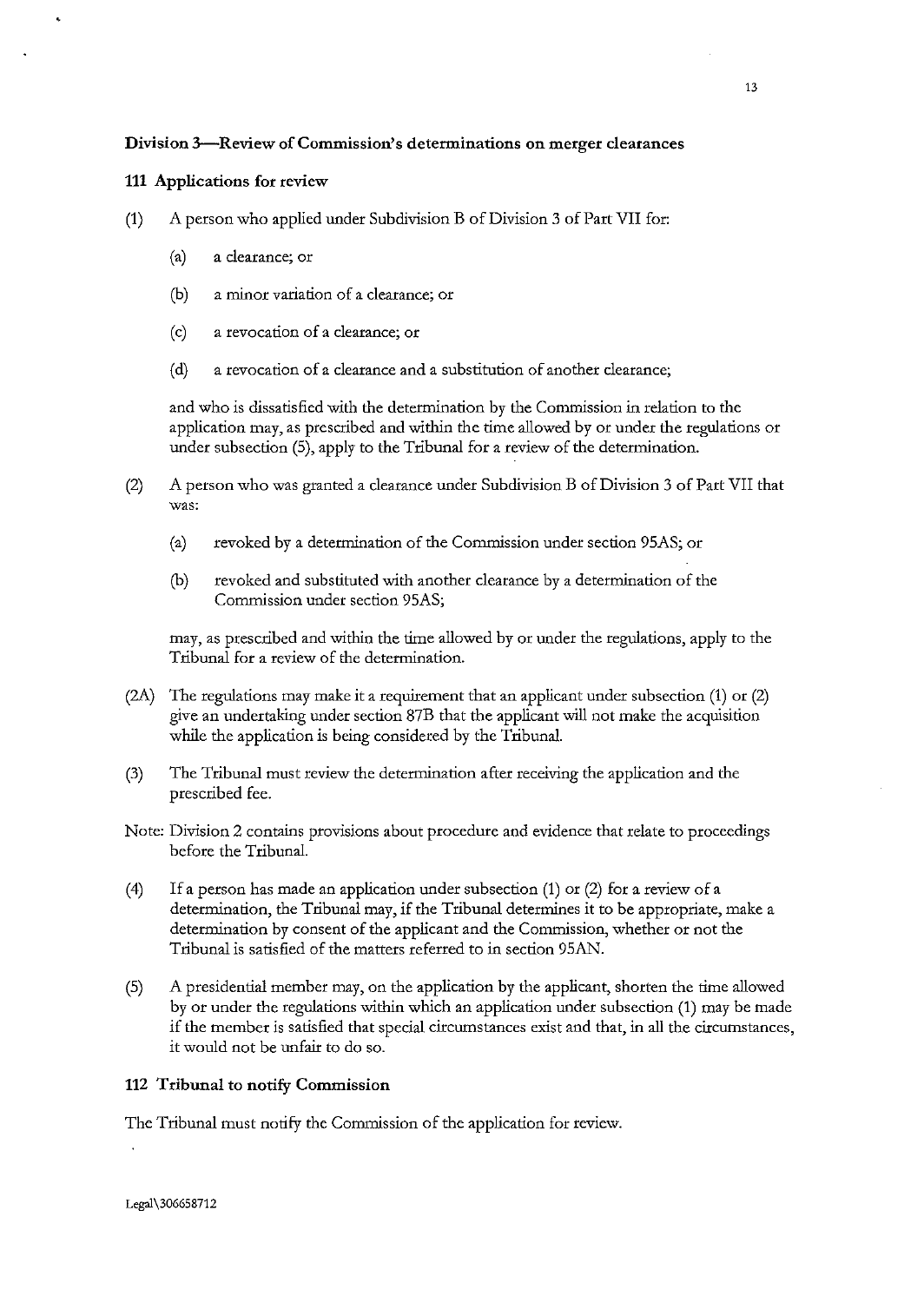### 113 Commission to give material to Tribunal

- (1) After being notified of the application for review, the Commission must, within 2 business days, give to the Tribunal all the information that the Commission took into account in connection with the making of the determination to which the review relates.
- (1A) The Commission must identify which of that information (if any) the Commission excluded from the merger clearance register under subsection 95Al(3), (4) or (7).
- (2) In this section:

*business day* means a day that is not a Saturday, a Sunday, or a public holiday in the Australian Capital Territory.

*merger clearance register* means the register kept under section 95AH.

#### 114 Tribunal may consult etc. to clarify information

- (1) The Tribunal may seek such relevant information, and consult with such persons, as it considers reasonable and appropriate for the purposes of clarifying the information given to it under section 113.
- (2) The Tribunal may disclose information identified under subsection 113(1A) to such persons and on such terms as it considers reasonable and appropriate for the purposes of clarifying the information.

#### 115 Commission to assist Tribunal

For the purposes of the review, the member of the Tribunal presiding at the review may require the Commission to give such information, make such reports and provide such other assistance to the Tribunal as the member specifies.

#### 116 Tribunal only to consider material before the Commission

For the purposes of the review, the Tribunal may have regard only to:

- (a) the information given to the Commission in connection with the making of the determination to which the review relates and that was given to the Tribunal under section 113; and
- (b) any other information that was referred to in the Commission's reasons for making the determination to which the review relates; and
- (c) any information given to the Tribunal under section 114; and
- (d) any information or report given to the Tribunal under section 115.

## 117 Tribunal to make decision on review

On the review of the Commission's determination, the Tribunal must make a determination affirming, setting aside or varying the Commission's determination.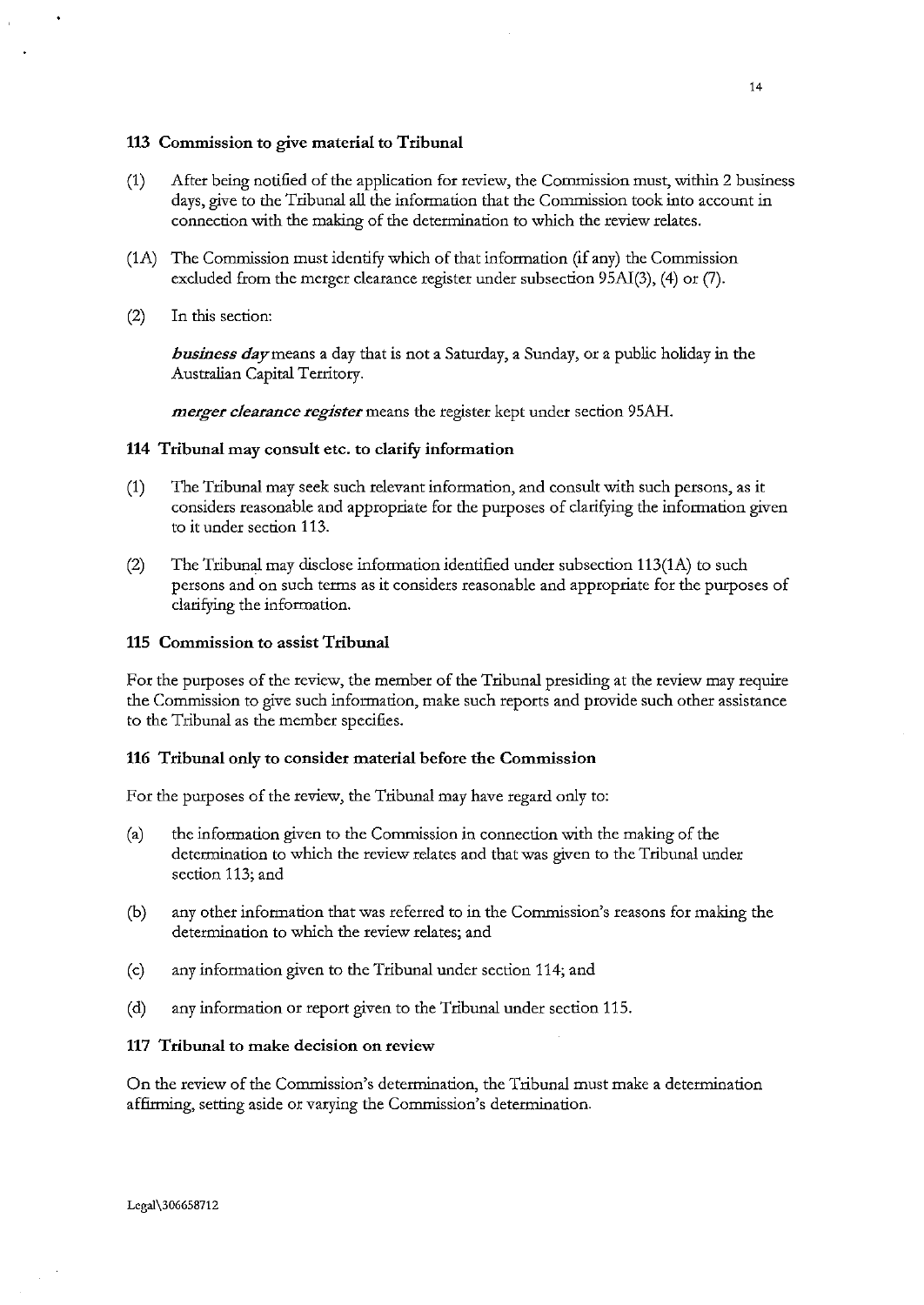### 118 Time limits for making review decision

- (1) The Tribunal must make its decision on the review within 30 business days after receiving the application for review.
- (2) However, if before the end of that period the Tribunal decides that the matter cannot be dealt with properly within that period, either because of its complexity or because of other special circumstances, the period is extended by a further 60 business days.
- (3) If the Tribunal makes a decision under subsection (2), the Tribunal must notify the applicant of it before the end of the 30 business day period.
- (3A) If the Tribunal has not made its decision on the review within the period applicable under subsection (1) or (2), the Tribunal is taken to have made a determination affirming the **Commission's detennination.**
- $(4)$  In this section:

*business day* means a day that is not a Saturday, a Sunday, or a public holiday in the Australian Capital Territory.

## 119 Tribunal's decision taken to be Commission's

The Tribunal's decision affirming, setting aside or varying the Commission's determination is, for the purposes of this Act other than this Part, taken to be the Commission's determination.

# Part IX of the *Competition and Consumer Act 2010* (Cth) as at 12 April 2012

Part IX-Review by Tribunal of Determinations of Commission

# Division 1-Applications for review (other than for merger clearances)

## 101 Applications for review

- (1) A person dissatisfied with a determination by the Commission under Division 1 of Part VII:
	- (a) in relation to an application for an authorization or a minor variation of an **authorization; or**
	- **(b) in relation to the revocation of an authorization, or the revocation of an**  authorization and the substitution of another authorization;

may, as prescribed and within the time allowed by or under the regulations or under subsection (1B), as the case may be, apply to the Tribunal for a review of the determination.

(1AAA) Subsection (1) does not apply to a determination under subsection 89(1A).

 $(1AA)$ If:

Legal\306658712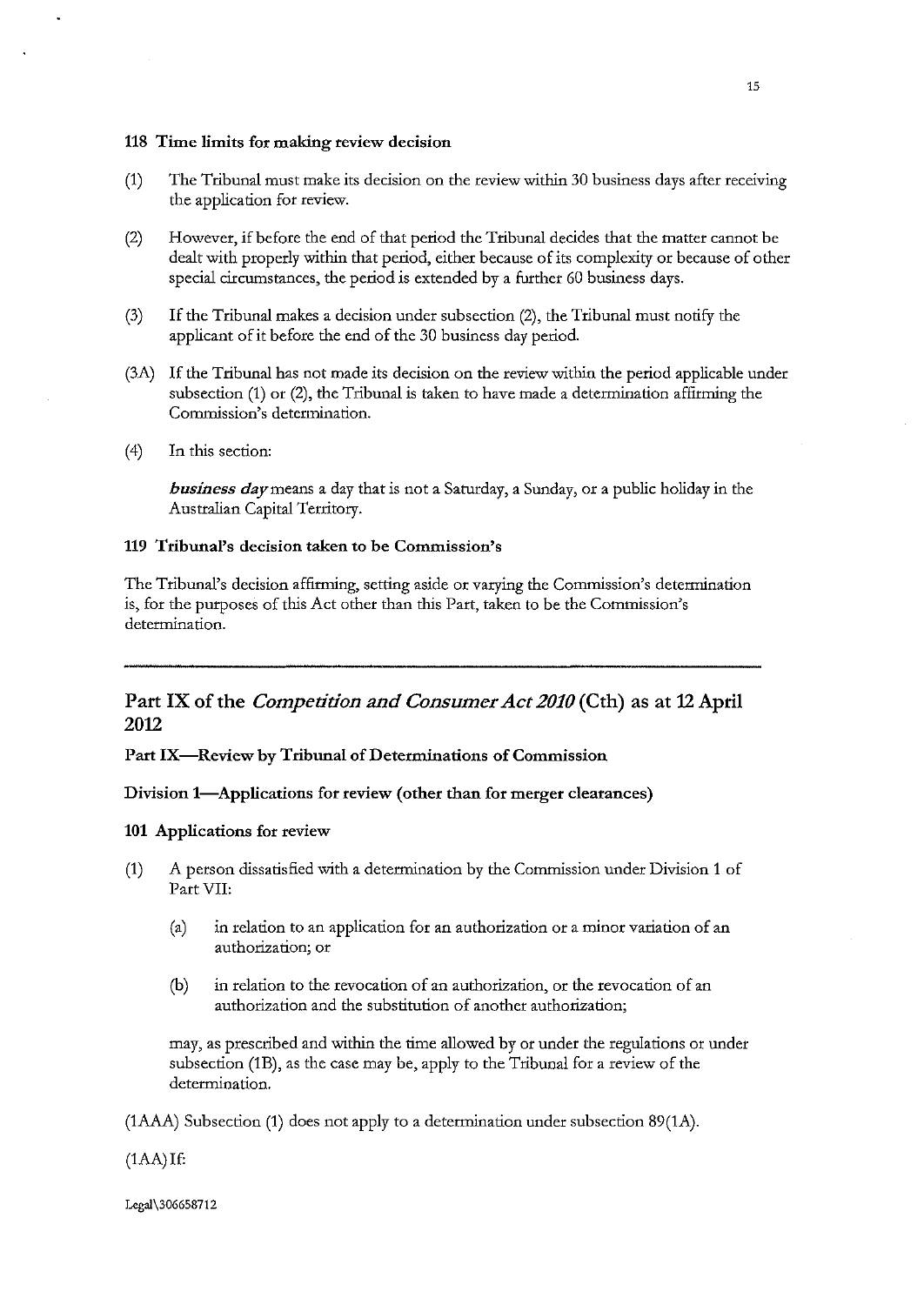- (a) the person applying under subsection (1) for review of a determination was the applicant for an authorization, or for the minor variation of an authorization, for the revocation of an authorization or for the revocation of an authorization and the substitution of another authorization; or
- (b) the Tribunal is satisfied that the person has a sufficient interest;

the Tribunal must review the determination.

- (1A) Where a person has, whether before or after the commencement of this subsection, made an application under subsection (1) for a review of a determination, the Tribunal may, if the Tribunal determines it to be appropriate, make a determination by consent of the applicant, the Commission, and all persons who have been permitted under subsection 109(2) to intervene in the proceedings for review, whether or not the Tribunal is satisfied of the matters referred to in subsection  $90(5A)$ ,  $(5B)$ ,  $(6)$ ,  $(7)$ ,  $(8)$ ,  $(8A)$ ,  $(8B)$  or  $(9)$ .
- (1B) A presidential member may, on the application of a person concerned:
	- (a) in an application for an authorization under subsection SS(9); or
	- **(b) in an application for a minor variation or a revocation of such an authorization; or**
	- (c) in an application for the revocation of such an authorization and the substitution of **another authorization;**

shorten the time allowed by or under the regulations within which an application under subsection (1) may be made for a review of the determination by the Commission of the application referred to in paragraph (a), (b) or (c) if the member is satisfied that special circumstances exist and that, in all the circumstances, it would not be unfair to do so.

(2) A review by the Tribunal is a re-hearing of the matter and subsections  $90(5A)$ ,  $(5B)$ ,  $(6)$ , (7), (S), (SA), (SB) and (9), 91A(4), 91A(S), 91B(S) and 91C(7) apply in relation to the Tribunal in like manner as they apply in relation to the Commission.

#### 101A Application for review of notice under subsection 93(3) or  $(3A)$  or  $93AC(1)$  or  $(2)$

A person dissatisfied with the giving of a notice by the Commission under subsection 93(3) or  $(3A)$  or  $93AC(1)$  or  $(2)$  may, as prescribed and within the time allowed by or under the regulations, apply to the Tribunal for a review of the giving of the notice and, if the person was the person to whom the notice was given or the Tribunal is satisfied that the person has a sufficient interest, the Tribunal shall review the giving of the notice.

#### 102 Functions and powers of Tribunal

- (1) On a review of a determination of the Commission under Division 1 of Part VII in relation to:
	- (a) an application for an authorization; or
	- (b) an application for a minor variation of an authorization; or
	- (c) an application for, or the Commission's proposal for, the revocation of an **authorization; or**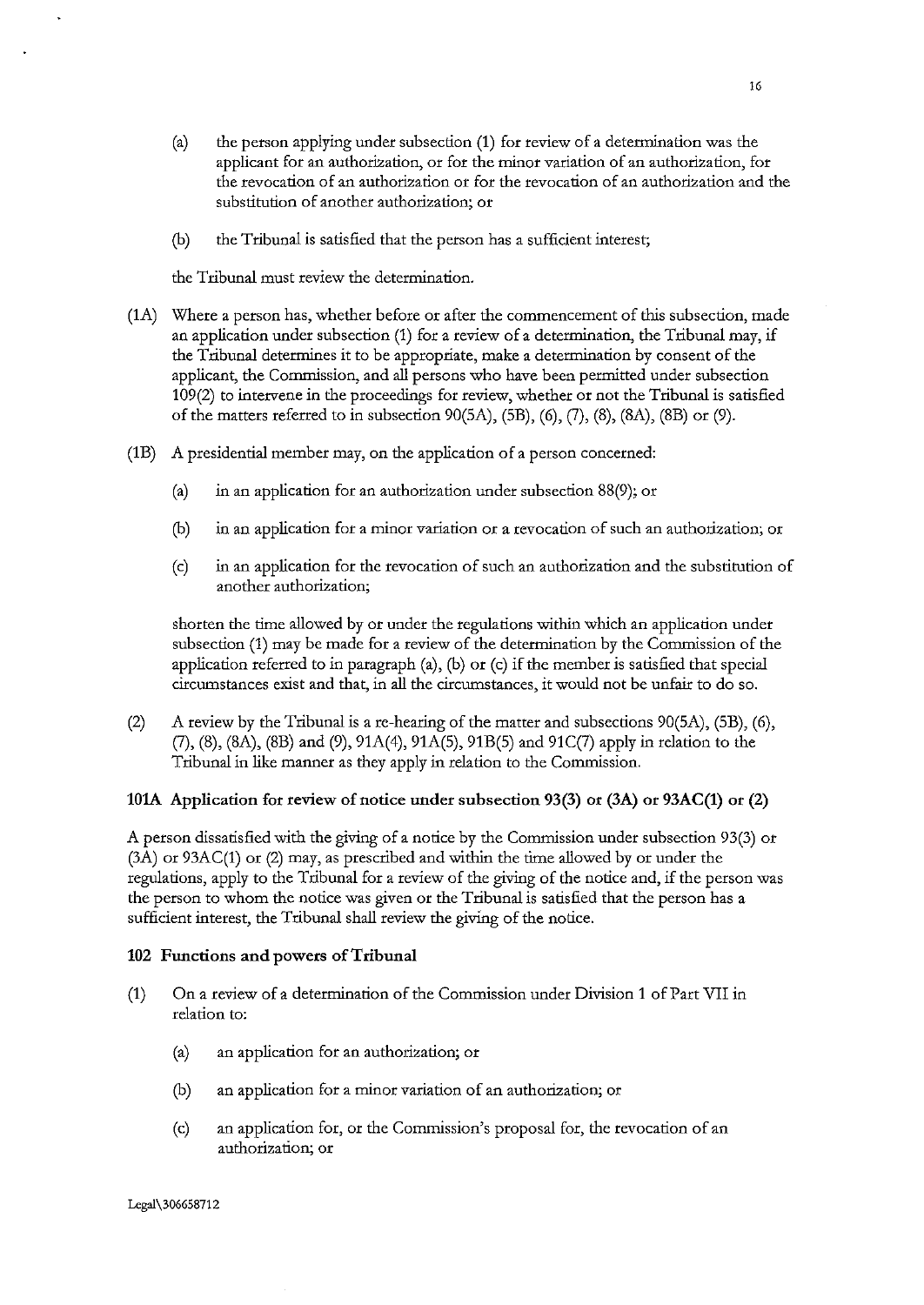(d) an application for, or the Commission's proposal for, the revocation of an authorization and the substitution of another authorization;

the Tribunal may make a detennination affirming, setting aside or varying the determination of the Commission and, for the purposes of the review, may perform all the functions and exercise all the powers of the Commission.

- (1A) If a person applies to the Tribunal for review of a detennination of the Commission relating to:
	- (a) the grant of an authorisation under subsection 88(9); or
	- (b) the minor variation, or the revocation, of an authorization granted under that **subsection; or**
	- (c) the revocation of an authorization granted under that subsection and the **substitution of another authorization;**

the Tribunal must make its detennination on the review within 60 days after receiving the application for review.

- (1B) The 60 day time limit in subsection (1A) does not apply if the Tribunal considers that the matter cannot be dealt with properly within that period of 60 days, either because of its complexity or because of other special circumstances.
- (1C) If subsection (1B) applies, the Tribunal must notifY the applicant before the end of the 60 day period that the matter cannot be dealt with properly within that period.
- $(2)$  A determination by the Tribunal affirming, setting aside or varying a determination of the Commission under Division 1 of Part VII in relation to:
	- (a) an application for an authorization; or
	- (b) an application for a minor variation of an authorization; or
	- (c) an application for, or the Commission's proposal for, the revocation of an **authorization; or**
	- (d) an application for, or the Commission's proposal for, the revocation of an authorization and the substitution of another authorization;

is, for the purposes of this Act other than this Part, to be taken to be a determination of the Commission.

- (4) Upon a review of the giving of a notice by the Commission under subsection 93(3):
	- (a) if the person who applied for the review satisfies the Tribunal that:
		- (i) the conduct or proposed conduct does not and would not have the purpose, and does not and is not likely to have or would not have and would not be likely to have the effect, of substantially lessening competition (within the meaning of section 47); or
		- (ii) in all the circumstances: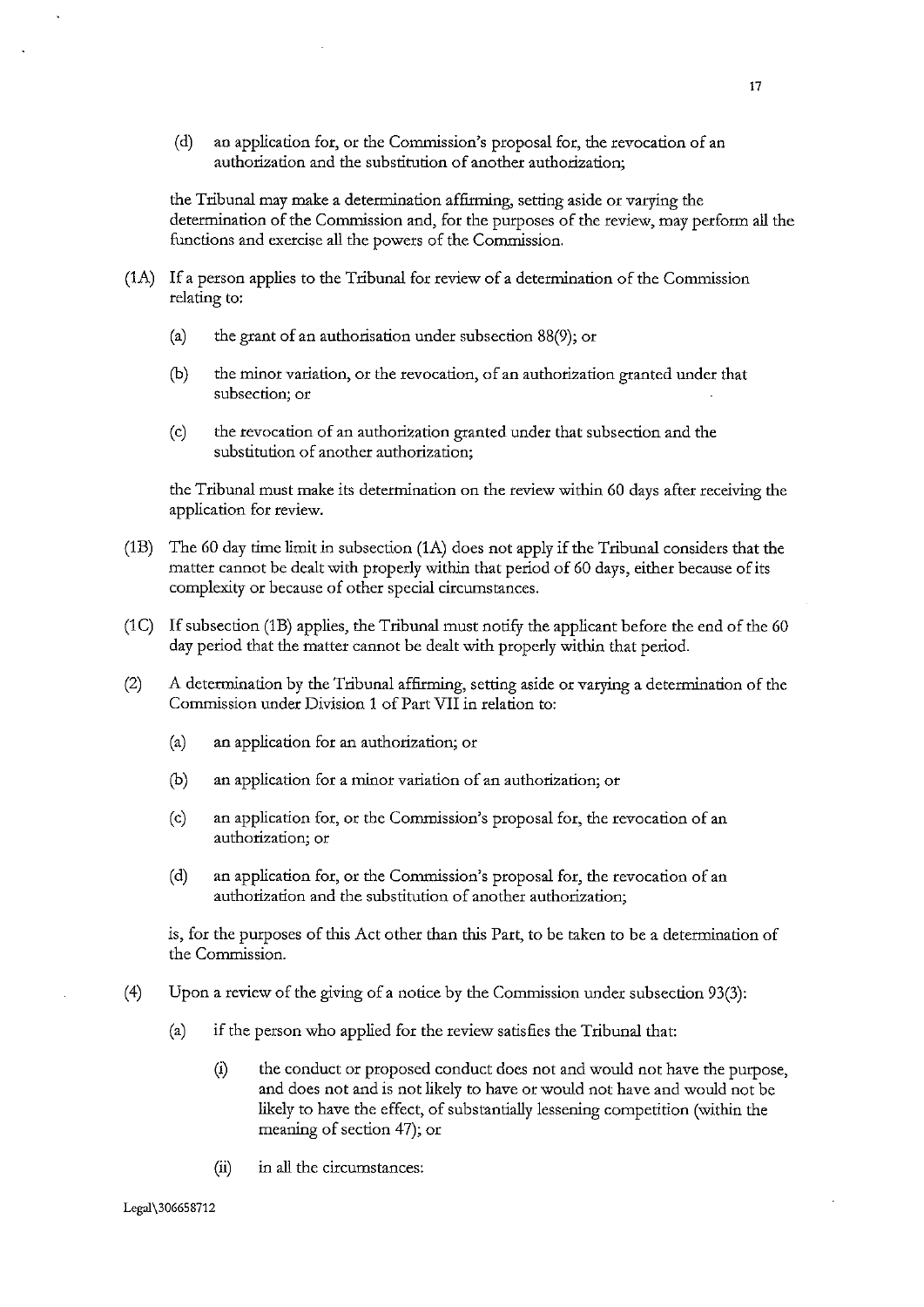- (A) the conduct or proposed conduct has resulted or is likely to result, or would result or be likely to result, in a benefit to the public; and
- (B) that benefit outweighs or would outweigh the detriment to the public constituted by any lessening of competition that has resulted or is likely to result, or would result or be likely to result, from the conduct or proposed conduct;

the Tribunal must make a determination setting aside the notice; or

- (b) if the person who applied for the review does not so satisfy the Tribunal-the Tribunal must make a determination affirming the notice.
- (5) Where the Tribunal makes a determination setting aside a notice given by the Commission under subsection 93(3), then, after the setting aside of the notice, subsection 93(7) has effect in relation to the conduct referred to in the notice as if the Commission had not given the notice.

(SAA) Upon a review of the giving of a notice by the Commission under subsection 93AC(1):

- (a) if the person who applied for the review satisfies the Tribunal that any benefit to the public that has resulted or is likely to result or would result or be likely to result from the provision outweighs or would outweigh the detriment to the public that has resulted or is likely to result or would result or be likely to result from the provision-the Tribunal must make a determination setting aside the notice; or
- (b) if the person who applied for the review does not so satisfy the Tribunal-the Tribunal must make a determination affirming the notice.

(SAB) Upon a review of the giving of a notice by the Commission under subsection 93AC(2):

- (a) if the person who applied for the review satisfies the Tribunal that:
	- (i) the provision does not and would not have the purpose, and does not and is not likely to have or would not have and would not be likely to have the effect, of substantially lessening competition (within the meaning of section 45); or
	- (ii) in all the circumstances:
		- (A) the provision has resulted or is likely to result, or would result or be likely to result, in a benefit to the public; and
		- (B) that benefit outweighs or would outweigh the detriment to the public constituted by any lessening of competition that has resulted or is likely to result, or would result or be likely to result, from the provision;

the Tribunal must make a determination setting aside the notice; or

- (b) if the person who applied for the review does not so satisfy the Tribunal-the Tribunal must make a determination affirming the notice.
- (SAC) If the Tribunal sets aside a notice (the *objection notice)* given by the Commission under subsection 93AC(1) or (2), then:

Legal\306658712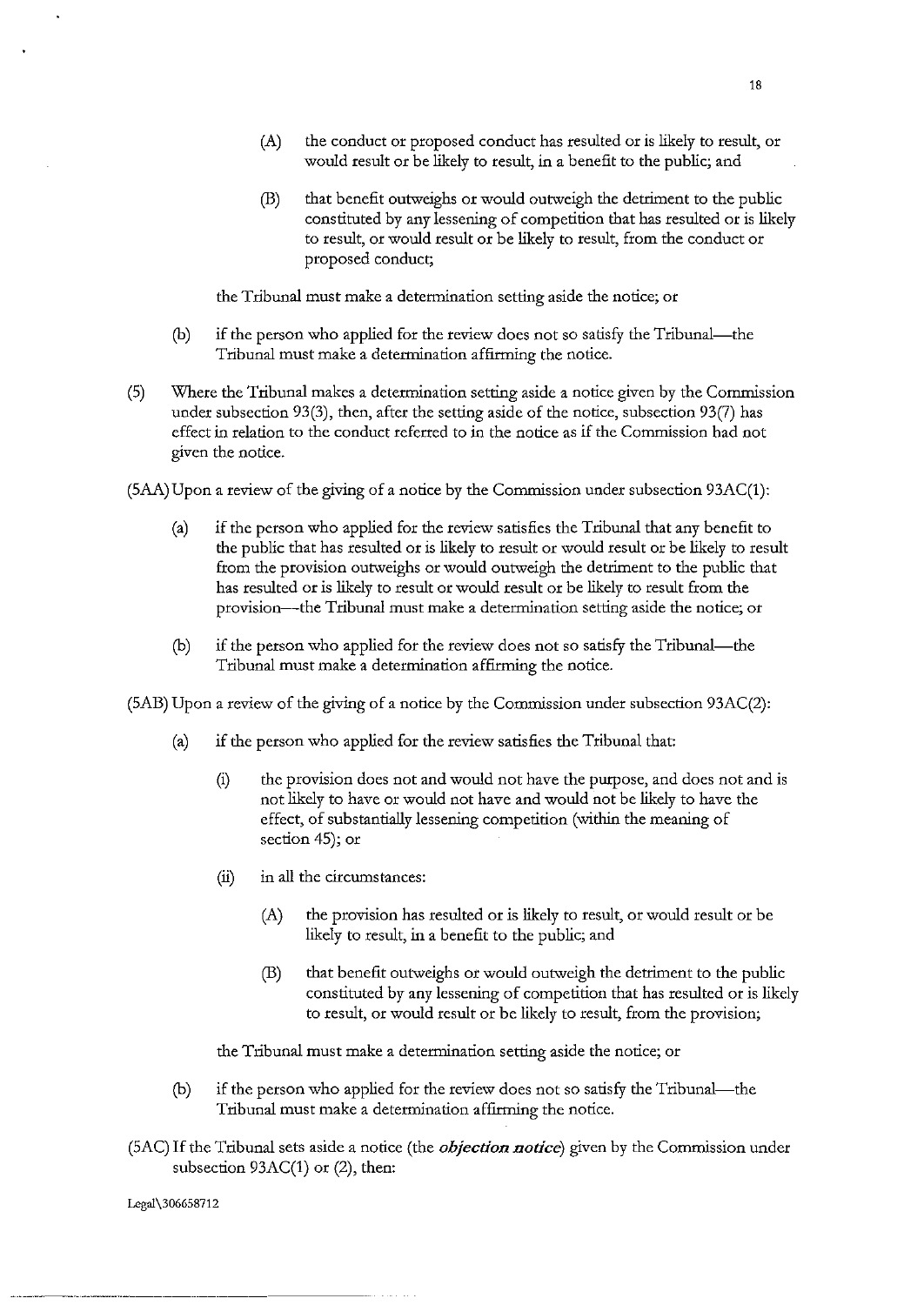- (b) for the purposes of subsections 93AD(2) and (3), the objection notice is taken not to have been given.
- (SA) The Tribunal must set aside a notice under subsection 93(3A) if the person who applied for a review of the giving of the notice satisfies the Tribunal that the likely benefit to the public from the conduct or proposed conduct to which the notice relates will outweigh the likely detriment to the public from the conduct or proposed conduct.
- (SB) The Tribunal must affirm the giving of a notice under subsection 93(3A) if the person who applied for a review of the giving of the notice does not satisfy the Tribunal as described in subsection (SA).
- (SC) If the Tribunal sets aside a notice given by the Commission under subsection 93(3A), then:
	- (a) if the Commission gave the notice as part of a process starting when the Commission gave a notice under subsection 93A(2) during the period described in paragraph  $93(7A)(a)$ —the Commission is taken for the purposes of paragraph 93(7A)(b) to have decided not to give the notice under subsection 93(3A) at the time the Tribunal set aside the notice given under subsection 93(3A); and
	- (b) for the purposes of subsections 93(7B) and (7C) the notice is taken not to have been given.
- (6) For the purposes of a review by the Tribunal under this Division, the member of the Tribunal presiding at the review may require the Commission to furnish such information, make such reports and provide such other assistance to the Tribunal as the member specifies.
- (7) For the purposes of a review under this Division, the Tribunal may have regard to any information furnished, documents produced or evidence given to the Commission in connexion with the making of the determination, or the giving of the notice, to which the **review relates.**

# Division 2-Procedure and Evidence

# 102A Definition

In this Part:

#### *proceedings* includes:

- (a) applications made to the Tribunal under Subdivision C of Division 3 of Part VII; and
- (b) applications made to the Tribunal under section 111 (about review of Commission's **decisions on merger clearances).**

Lcgal\306658712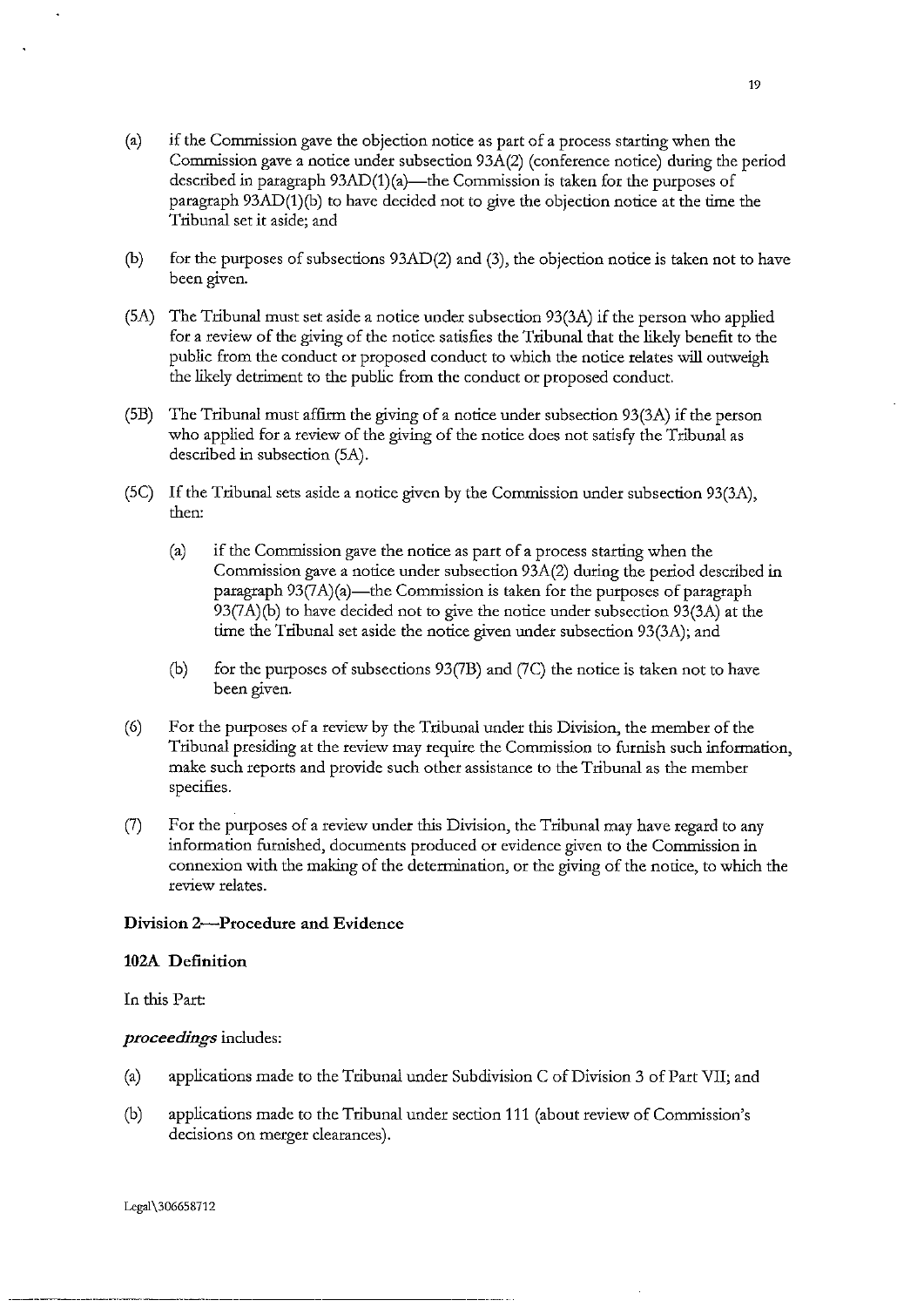#### 103 Procedure generally

- (1) In proceedings before the Tribunal:
	- (a) tbe procedure of the Tribunal is, subject to this Act and tbe regulations, within the discretion of the Tribunal:
	- (b) tbe proceedings shall be conducted witb as little formality and technicality, and with as much expedition, as tbe requirements of this Act and a proper consideration of the matters before the Tribunal permit; and
	- (c) the Tribunal is not bound by the rules of evidence.
- (2) The powers of the Tribunal witb respect to matters of procedure in particular proceedings may be exercised by a presidential member.
- (3) The powers mentioned in subsection (2) may be exercised by a presidential member:
	- (a) whetber or not tbe Tribunal has been constituted under section 37 in relation to tbe proceedings; and
	- (b) once the Tribunal is so constituted-whether or not that member is part of tbe Division of the Tribunal so constituted.

#### 104 Regulations as to certain matters

The regulations may make provision:

- (a) for securing, by means of preliminary statements of facts and contentions, and by tbe production of documents, that all material facts and considerations are brought before tbe Tribunal by all persons participating in any proceedings before the Tribunal; and
- (aa) witb respect to evidence in proceedings before the Tribunal, including tbe appointment of persons to assist the Tribunal by giving evidence (whether personally or by means of a written report); and
- (b) witb respect to tbe representation in any such proceedings of persons having a common interest in the proceedings.

#### 105 Power to take evidence on oath

- (1) The Tribunal may take evidence on oatb or affirmation and for that purpose a member of the Tribunal may administer an oath or affirmation.
- (2) A member of the Tribunal may summon a person to appear before the Tribunal to give evidence and to produce such documents (if any) as are referred to in tbe summons.

## 106 Hearings to be in public except in special circumstances

- (1) Subject to this section, the hearing of proceedings before the Tribunal shall be in public.
- (2) Where the Tribunal is satisfied that it is desirable to do so by reason of the confidential nature of any evidence or matter or for any other reason, the Tribunal may:

Lcgal\306658712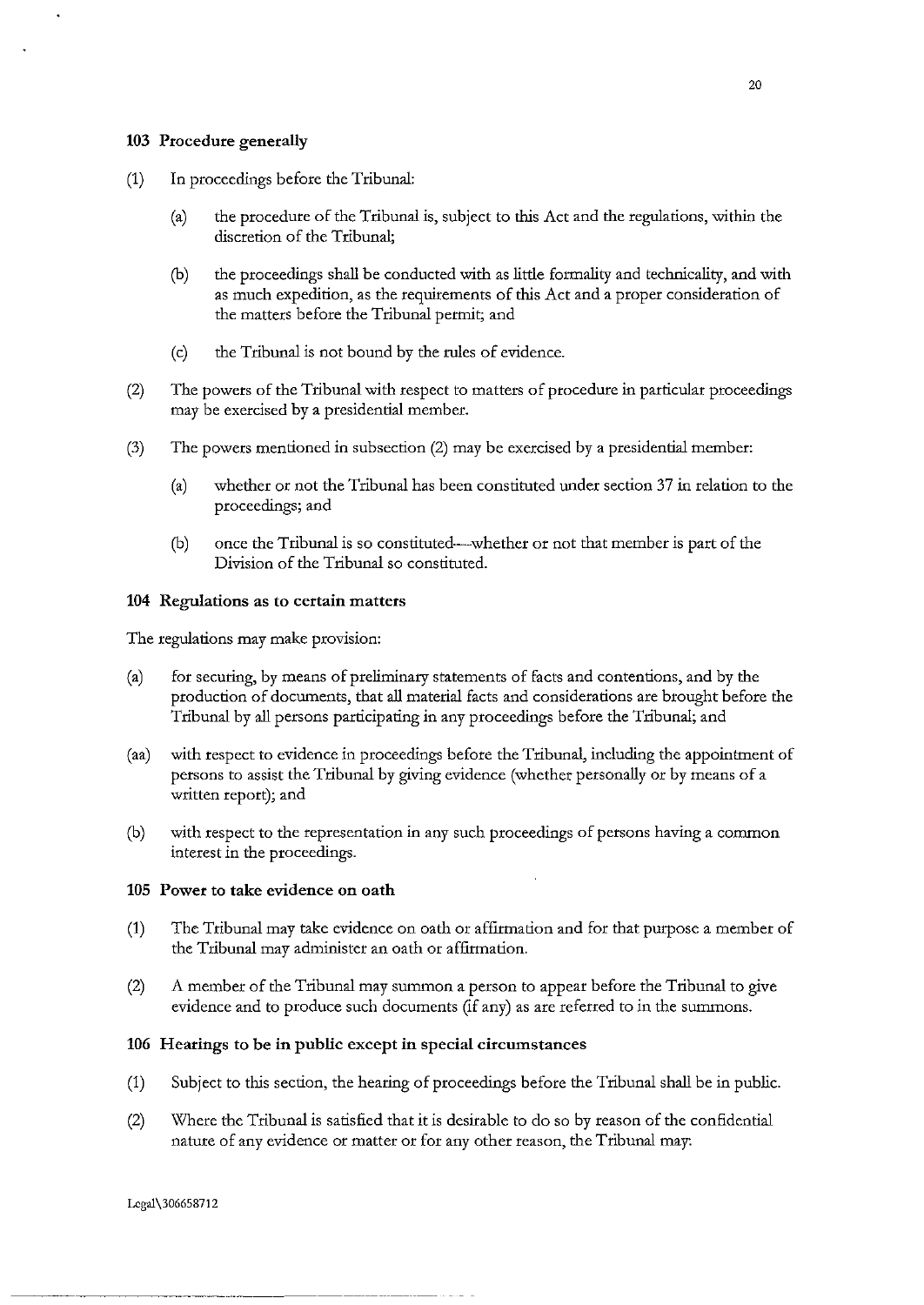- (a) direct that a hearing or part of a hearing shall take place in private and give directions as to the persons who may be present; or
- (b) give directions prohibiting or restricting the publication of evidence given before the Tribunal, whether in public or in private, or of matters contained in documents filed or lodged with the Registrar, received in evidence by the Tribunal or placed in the records of the Tribunal.
- (3) The powers of the Tribunal under this section may be exercised by the Tribunal as constituted for the purposes of the hearing or by the Tribunal constituted by a presidential member.

# **107 Evidence in form of written statement**

The Tribunal may permit a person appearing as a witness before the Tribunal to give evidence by tendering, and, if the Tribunal thinks fit, verifying by oath or affirmation, a written statement, which shall be filed with the Registrar.

#### **108 Taking of evidence by single member**

The Tribunal as constituted for the purposes of any proceedings in which evidence may be taken may authorize a presidential member to take evidence for the purposes of the proceedings on its behalf, with such limitations (if any) as the Tribunal so constituted directs, and, where such an authority is given:

- (a) that member may take evidence accordingly; and
- (b) for the purposes of this Act, that member shall, in relation to the taking of evidence in accordance with the authority, be deemed to constitute the Tribunal.

#### **109 Participants in proceedings before Tribunal**

- (1) A person to whom an authorization under Division **1** of Part VII was granted is entitled to participate in any proceedings before the Tribunal instituted by another person in relation to that authorization.
- (1A) A person to whom a notice was given by the Commission under subsection 93(3) or (3A) or 93AC(1) or (2) is entitled to participate in any proceedings before the Tribunal instituted by another person in relation to that notice.
- (2) The Tribunal may, upon such conditions as it thinks fit, permit a person to intervene in proceedings before the Tribunal.

#### **110 Representation**

In proceedings before the Tribunal:

- (a) a natural person may appear in person;
- (aa) a person other than a body corporate may be represented by an employee of the person approved by the Tribunal;
- (b) a body corporate may be represented by an employee, or a director or other officer, of the body corporate approved by the Tribunal;

Legal\306658712

··-------------·-------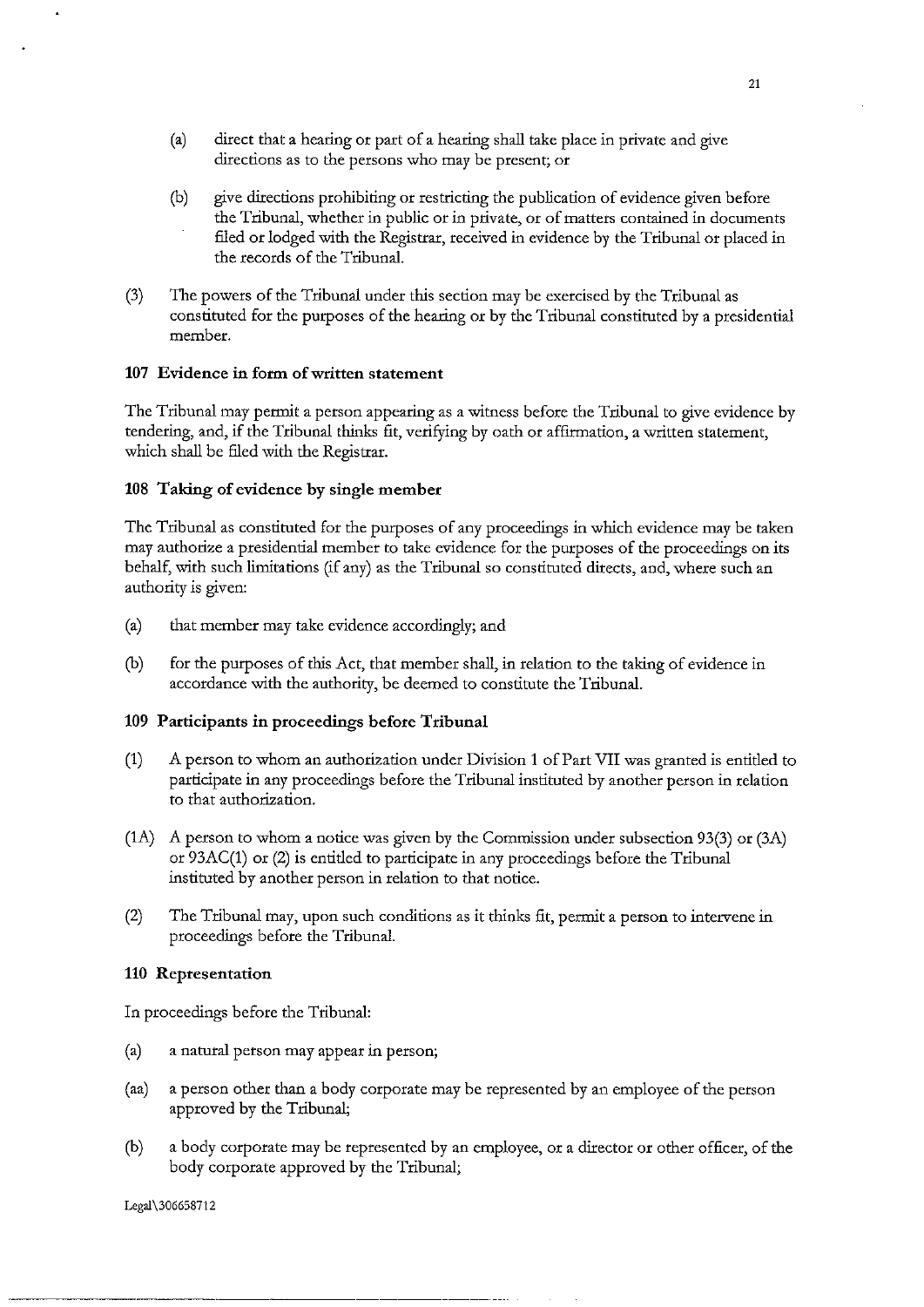- (c) an unincorporated association of persons or a member of an unincorporated association of persons may be represented by a member or officer of the association approved by the Tribunal; and
- (d) any person may be represented by a barrister or a solicitor of the Supreme Court of a State or Territory or of the High Court.

### **Division 3-Review of Commission's determinations on merger clearances**

#### 111 Applications for review

- (1) A person who applied under Subdivision B of Division 3 of Part VII for:
	- (a) a clearance; or
	- (b) a minor variation of a clearance; or
	- **(c) a revocation of a clearance; or**
	- (d) a revocation of a clearance and a substitution of another clearance;

and who is dissatisfied with the determination by the Commission in relation to the application may, as prescribed and within the time allowed by or under the regulations or under subsection (5), apply to the Tribunal for a review of the determination.

- (2) A person who was granted a clearance under Subdivision B of Division 3 of Part VII that **was:** 
	- (a) revoked by a determination of the Commission under section 95AS; or
	- (b) revoked and substituted with another clearance by a determination of the Commission under section 95AS;

may, as prescribed and within the time allowed by or under the regulations, apply to the Tribunal for a review of the determination.

- (2A) The regulations may make it a requirement that an applicant under subsection (1) or (2) give an undertaking under section 87B that the applicant will not make the acquisition while the application is being considered by the Tribunal.
- (3) The Tribunal must review the determination after receiving the application and the prescribed fee.
- Note: Division 2 contains provisions about procedure and evidence that relate to proceedings before the Tribunal.
- ( 4) If a person has made an application under subsection (1) or (2) for a review of a determination, the Tribunal may, if the Tribunal determines it to be appropriate, make a determination by consent of the applicant and the Commission, whether or not the Tribunal is satisfied of the matters referred to in section 95AN.
- (5) A presidential member may, on the application by the applicant, shorten the time allowed by or under the regulations within which an application under subsection (1) may be made

Legal\306658712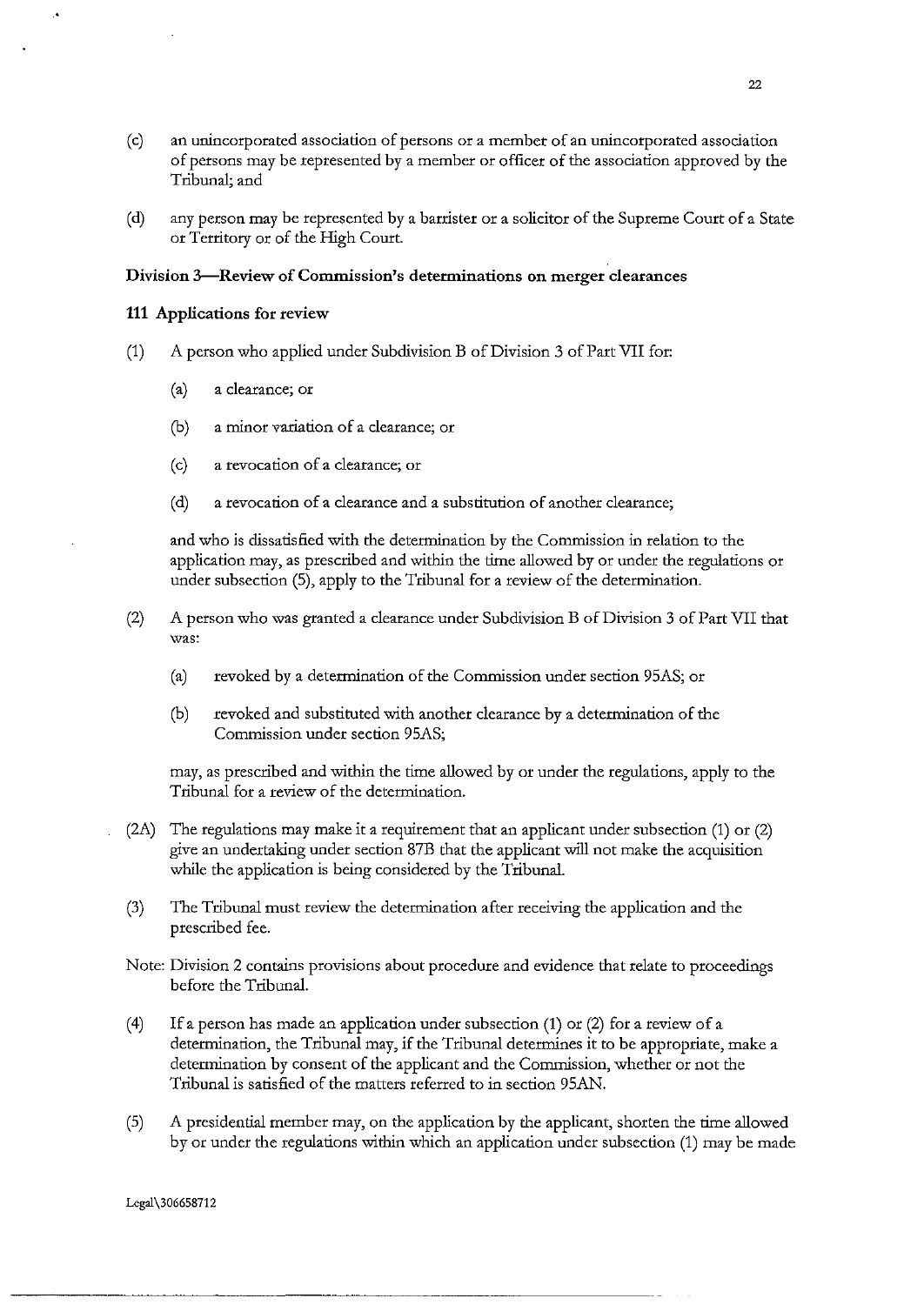if the member is satisfied that special circumstances exist and that, in all the circumstances, it would not be unfair to do so.

#### 112 Tribunal to notify Commission

The Tribunal must notify the Commission of the application for review.

### 113 Commission to give material to Tribunal

- (1) After being notified of the application for review, the Commission must, within 2 business days, *give* to the Tribunal all the information that the Commission took into account in connection with the making of the determination to which the review relates.
- (1A) The Commission must identify which of that information (if any) the Commission excluded from the merger clearance register under subsection 95AI(3), (4) or (7).
- (2) In this section:

*business day* means a day that is not a Saturday, a Sunday, or a public holiday in the Australian Capital Territory.

*merger clearance register* means the register kept under section 95AH.

#### 114 Tribunal may consult etc. to clarify information

- (1) The Tribunal may seek such relevant information, and consult with such persons, as it considers reasonable and appropriate for the purposes of clarifying the information given to it under section 113.
- (2) The Tribunal may disclose information identified under subsection 113(1A) to such persons and on such terms as it considers reasonable and appropriate for the purposes of clarifying the information.

#### 115 Commission to assist Tribunal

For the purposes of the review, the member of the Tribunal presiding at the review may require the Commission to give such information, make such reports and provide such other assistance to the Tribunal as the member specifies.

#### 116 Tribunal only to consider material before the Commission

For the purposes of the review, the Tribunal may have regard only to:

- (a) the information given to the Commission in connection with the making of the determination to which the review relates and that was given to the Tribunal under section 113; and
- (b) any other information that was referred to in the Commission's reasons for making the determination to which the review relates; and
- (c) any information given to the Tribunal under section 114; and
- (d) any information or report given to the Tribunal under section 115.

-~--------~--~---···--·- ··-----------····-------····-·····--------·

Legal\306658712